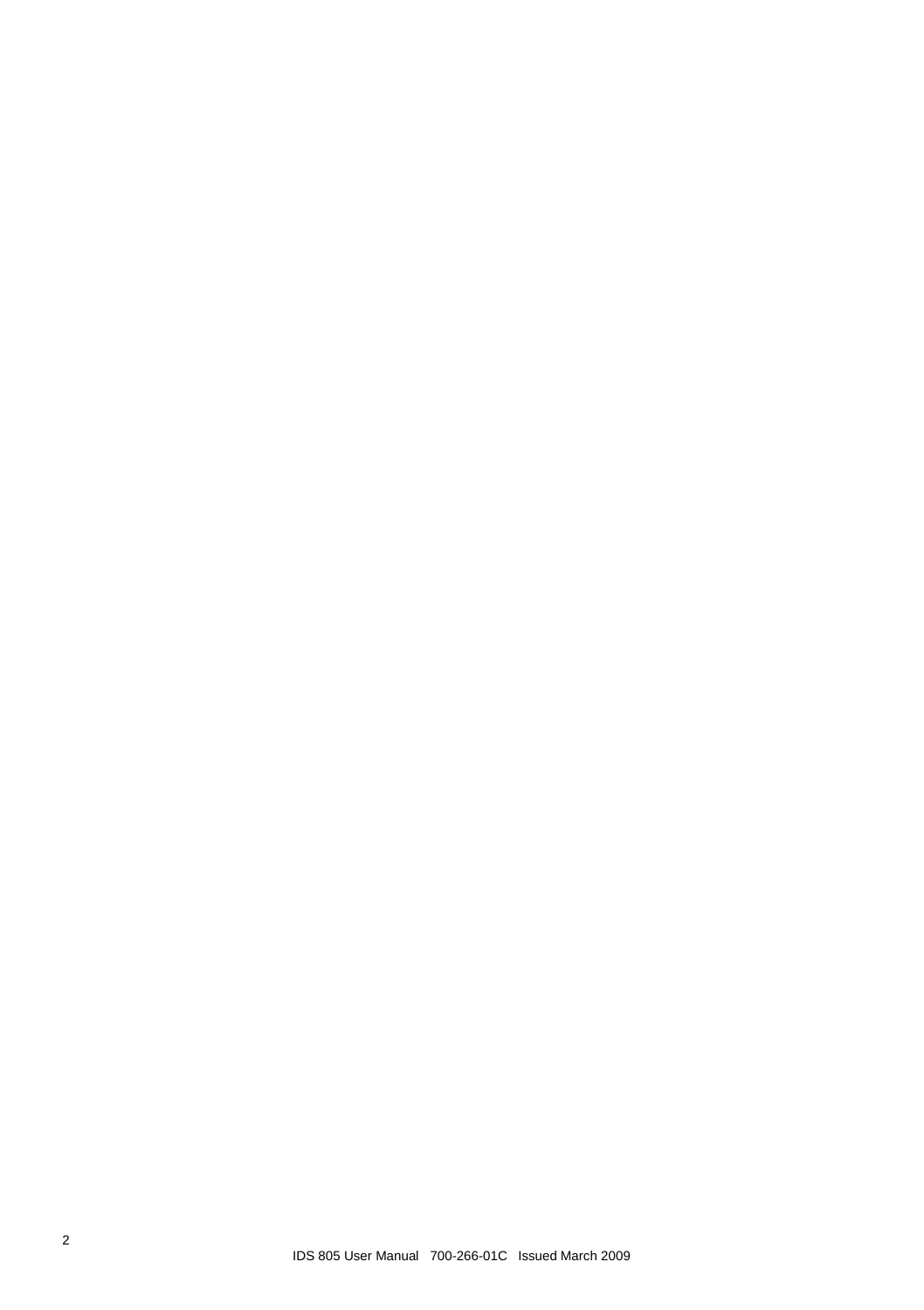# **Contents**

| 1.<br>1.1                   |  |
|-----------------------------|--|
| 2.                          |  |
| 3.                          |  |
| 4.                          |  |
| 4.1<br>4.2<br>4.3           |  |
| 5.                          |  |
| 5.1<br>5.2                  |  |
| 5.3<br>5.3.1                |  |
| 532<br>5.4                  |  |
| 5.5<br>5.6                  |  |
| 5.7<br>5.8<br>5.9           |  |
| 6.                          |  |
| 6.1<br>62                   |  |
| 7.                          |  |
| 7.1<br>72                   |  |
| 8.<br>8.1                   |  |
| 8.2<br>8.3                  |  |
| 84                          |  |
| 9.                          |  |
| 10.<br>10.1<br>10.2<br>10.3 |  |
|                             |  |
| 11.<br>11.1<br>11.2         |  |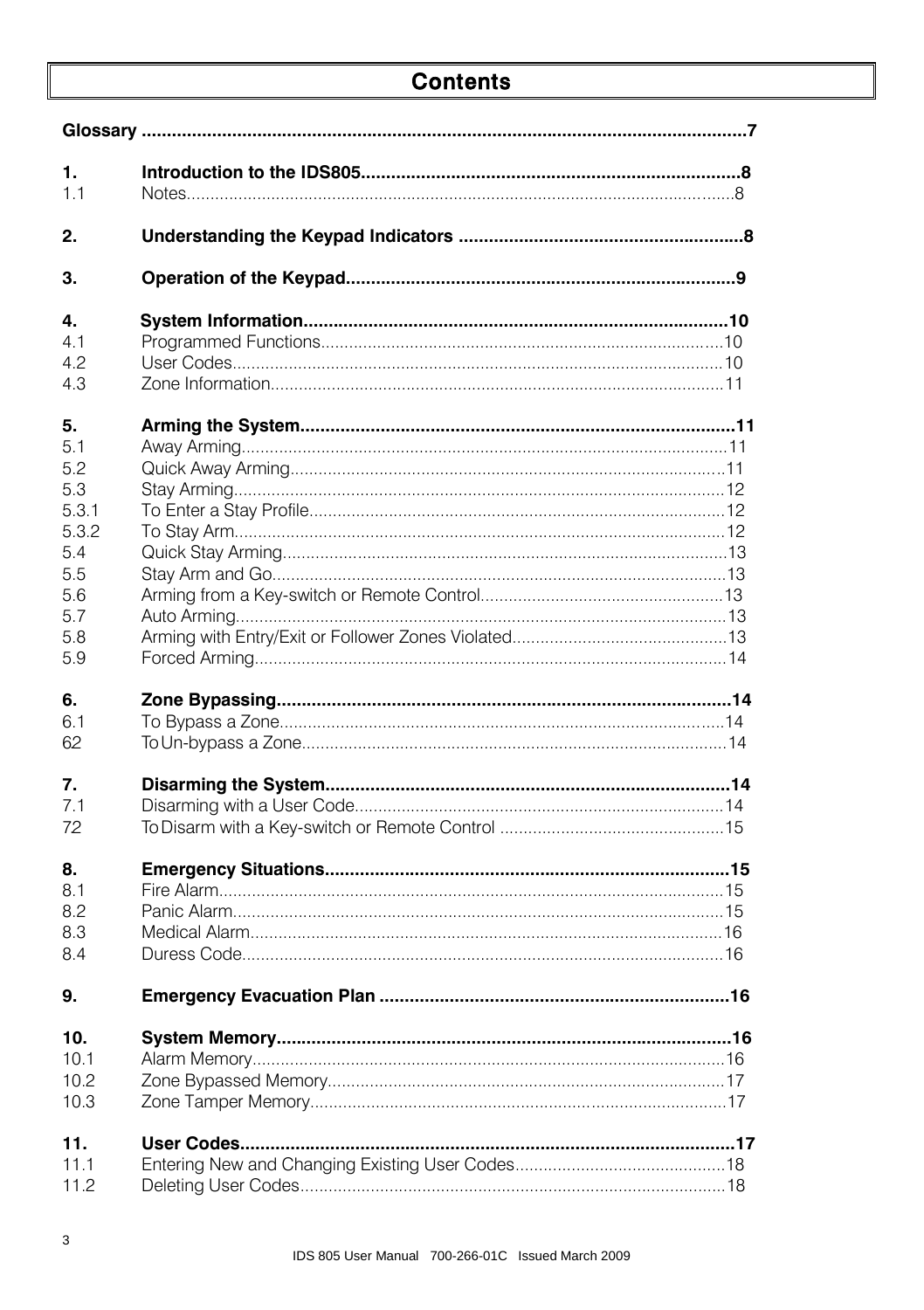| 11.3   |  |
|--------|--|
| 12.    |  |
| 121    |  |
| 12.2   |  |
| 13.    |  |
| 13.1   |  |
| 13.2   |  |
| 14.    |  |
| 14.1   |  |
| 142    |  |
| 15.    |  |
| 151    |  |
| 15.1.1 |  |
| 15.2   |  |
| 15.3   |  |
| 15.4   |  |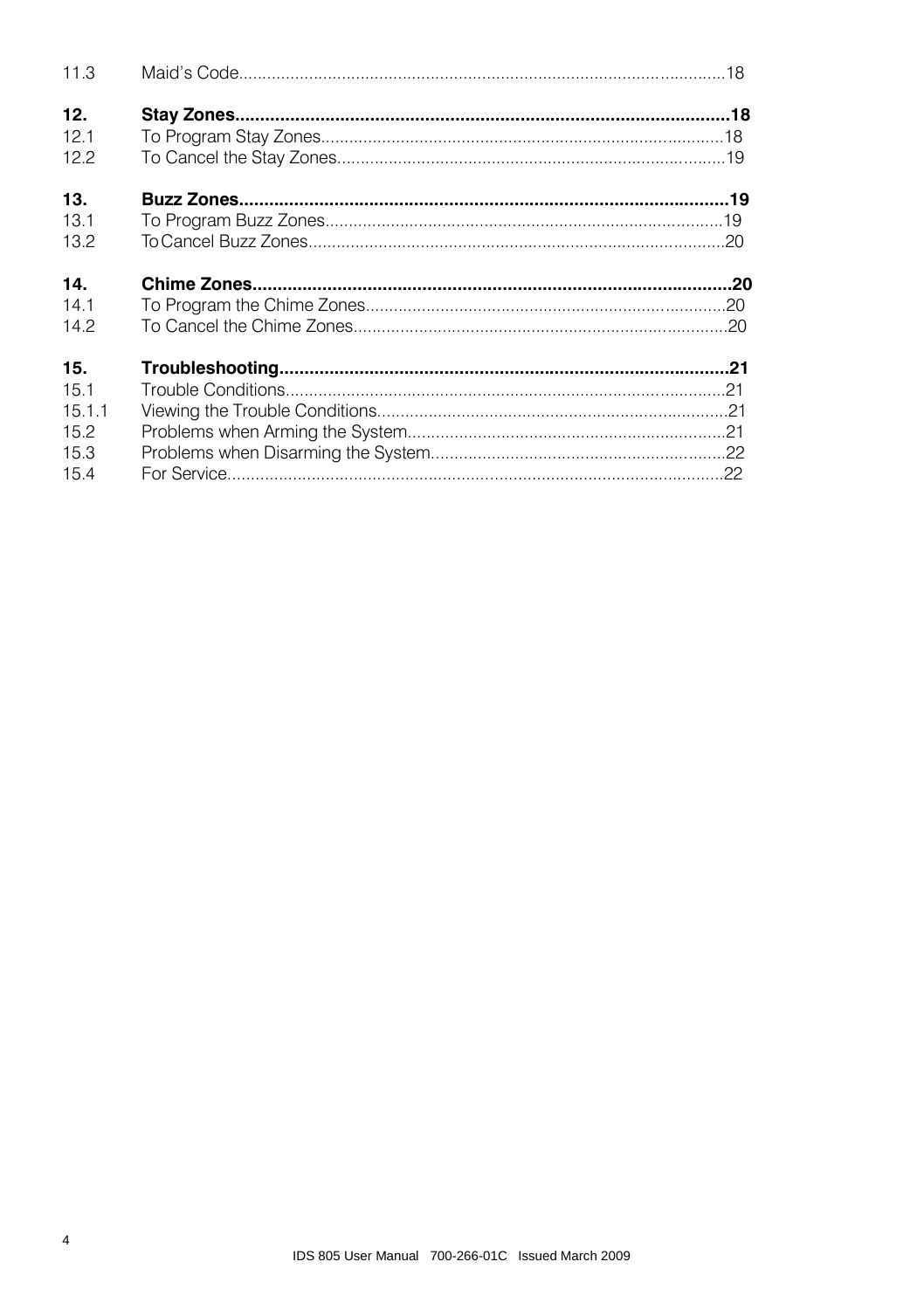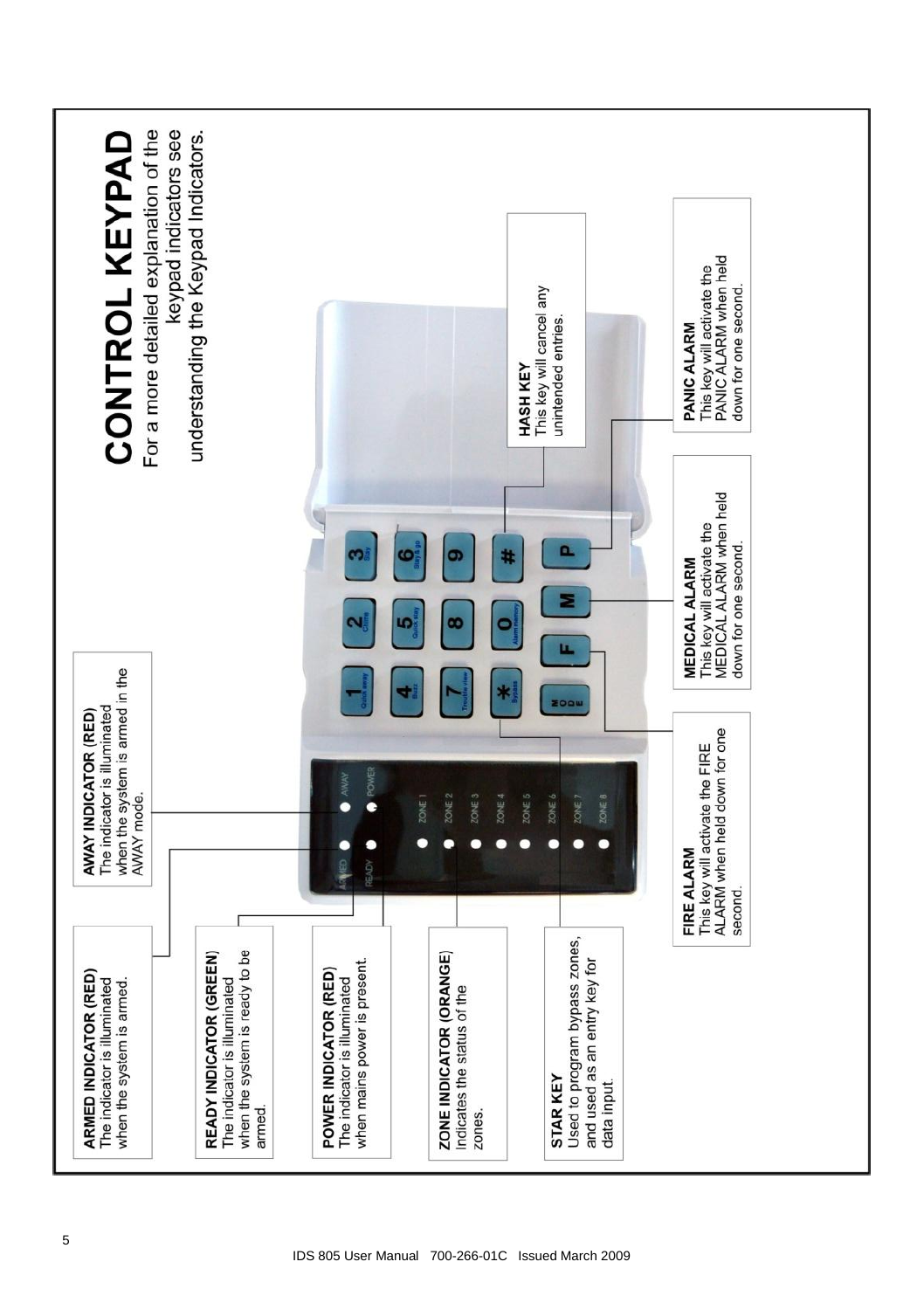| when the system is ready to be<br>READY INDICATOR (GREEN)<br>The indicator is illuminated<br>armed. | ARMED INDICATOR (RED)<br>The indicator is illuminated<br>when the system is armed. | For a more detailed explanation of the<br>CONTROL KEYPAD                                              |
|-----------------------------------------------------------------------------------------------------|------------------------------------------------------------------------------------|-------------------------------------------------------------------------------------------------------|
|                                                                                                     |                                                                                    | keypad indicators see<br>understanding the Keypad Indicators.                                         |
| ZONE INDICATOR (ORANGE)<br>indicates the status of the<br>zones.                                    |                                                                                    | when the system is armed in the<br>The indicator is illuminated<br>AWAY INDICATOR (RED)<br>AWAY mode. |
| when mains power is present.<br>POWER INDICATOR (RED)<br>The indicator is illuminated               | Pwr Rdy Arm Away<br>$\frac{1}{2}$<br>2                                             | PANIC ALARM when held<br>This key will activate the<br>down for one second.<br>PANIC ALARM            |
| ALARM when held down for one<br>This key will activate the FIRE<br>FIRE ALARM<br>second.            | তে<br>$\sigma$<br>S<br>$\infty$                                                    | MEDICAL ALARM when held<br>This key will activate the<br>down for one second.<br><b>MEDICAL ALARM</b> |
| Used to program bypass zones,<br>and used as an entry key for<br><b>STARKEY</b><br>data input.      |                                                                                    | This key will cancel any<br>unintended entries.<br>HASH KEY                                           |
|                                                                                                     |                                                                                    |                                                                                                       |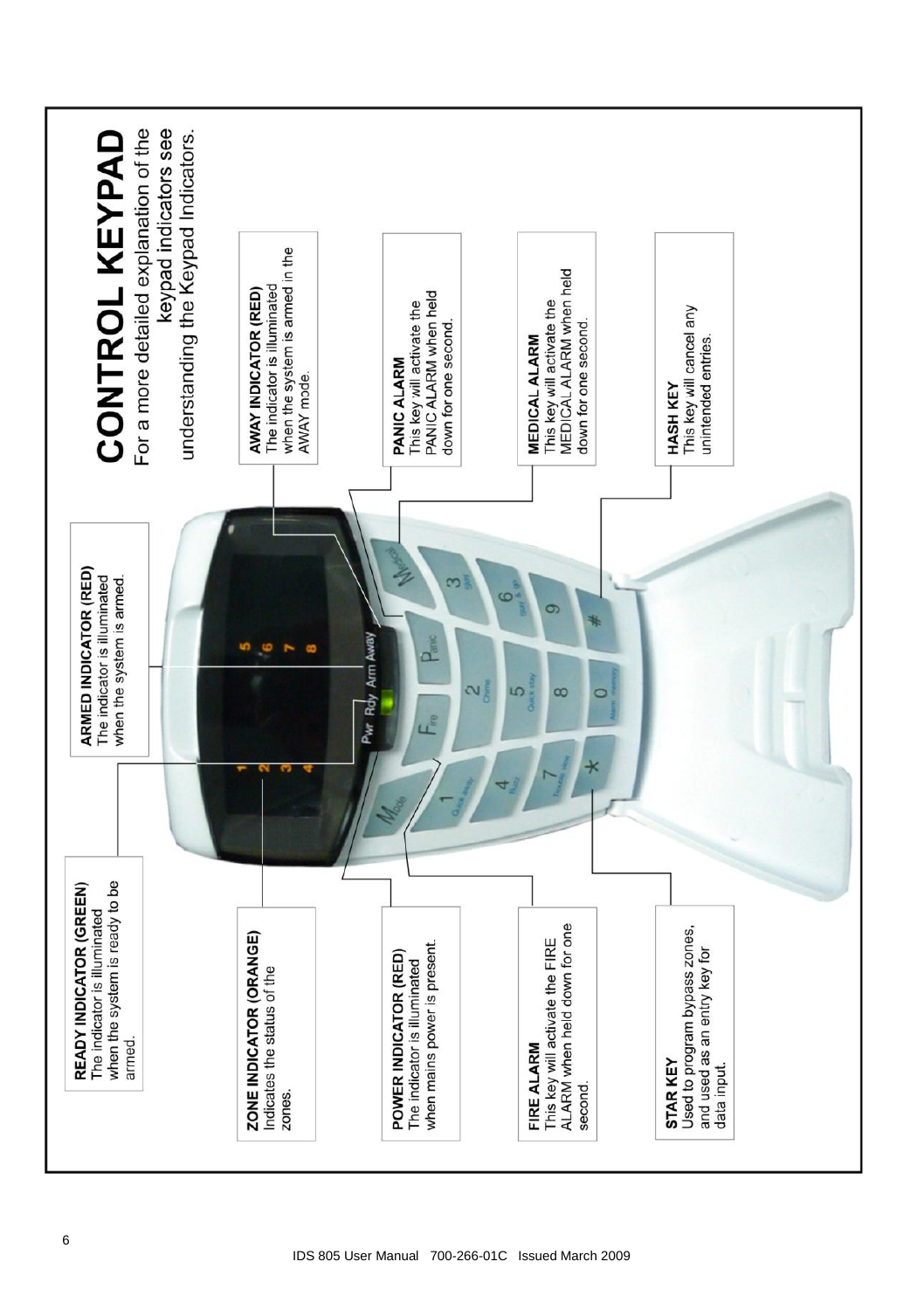#### <span id="page-6-0"></span>**Alarm Memory**

This is the history of the most recent violations that occurred the last time the system was armed.

#### **Arm**

To set the system into the ARMED mode. In this mode, violating a zone will activate an alarm condition. If the system is programmed accordingly, it will cause a reporting code to be sent to the monitoring company.

#### **Bypass**

To deactivate a zone. When the panel is ARMED, violation of a bypassed zone will be ignored.

#### **Disarm**

To deactivate the system. Fire, medical and panic functions remain active while the system is disarmed.

#### **Entry/Exit Zone**

A zone with a programmable time delay, which allows the user to exit the premises after arming the system and time to get to the keypad after entering the armed premises. This zone is generally the last exit point of the building and the first entry point i.e. the front door of a home.

#### **Follower Zone**

A zone that may be temporarily violated during the exit delay period or after violation of an Entry/Exit zone. This allows the user access to disarm the system. A Follower zone will behave as per an Instant zone if violated prior to the violation of an Entry/Exit zone.

#### **Instant Zone**

When the system is armed, violation of an Instant zone will immediately cause an alarm condition to be registered.

#### **Stay Arm**

Arming that allows for certain preprogrammed, STAY zones to be violated while the system is armed.

#### **Stay Arm and Go**

Arming that allows the user to STAY ARM and leave the premises.

#### **Stay Zone**

Zones which are bypassed automatically when the system is STAY ARMED.

#### **Zone**

A specific area of your premises guarded by sensors which detect violations of that area.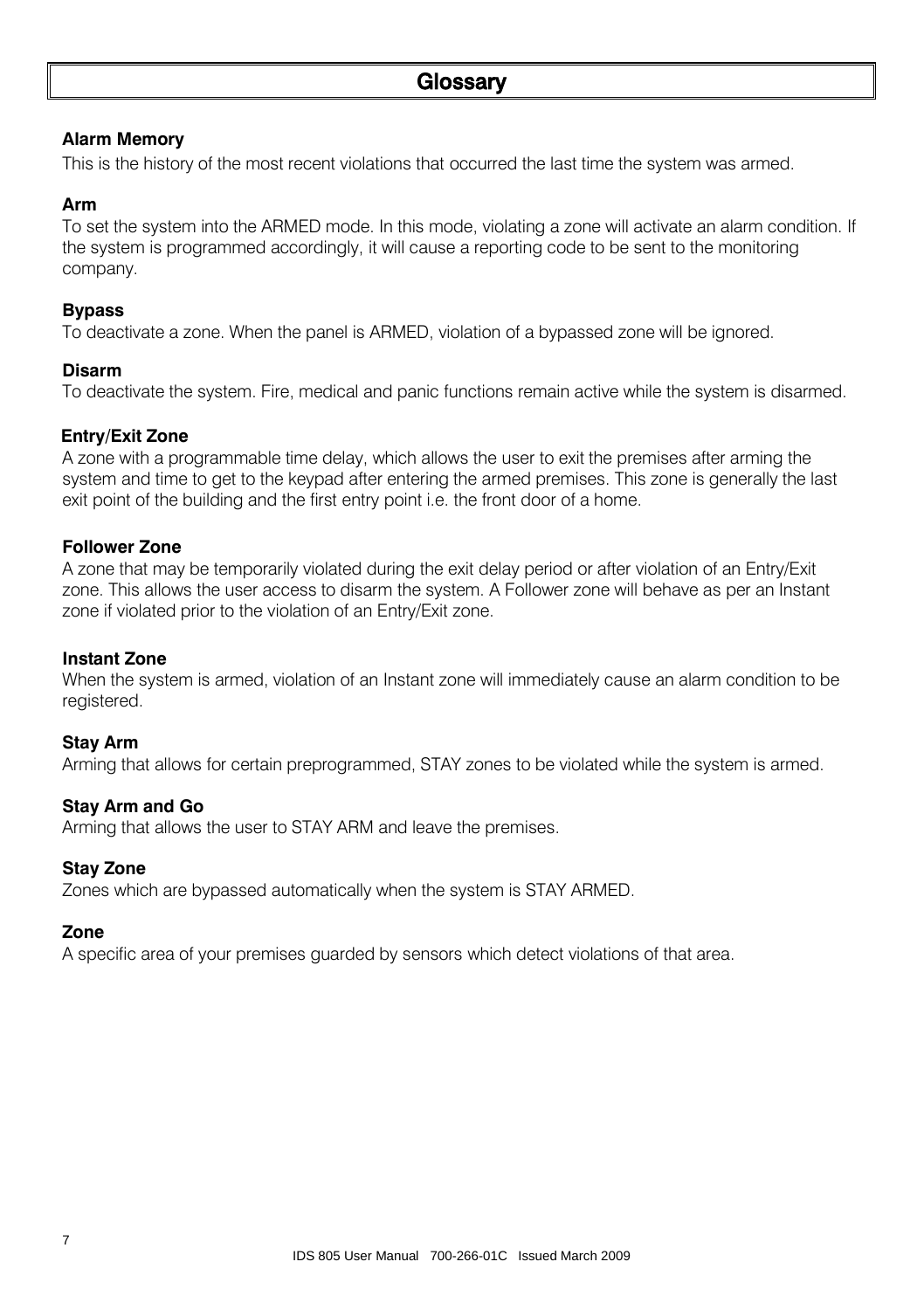<span id="page-7-0"></span>

# Introduction to the IDS805

The IDS805 Control Panel is manufactured to the highest specification and will provide many years of service if correctly installed and maintained. The unit is designed for simple operation yet provides the maximum protection for you, your family, or business. For trouble free operation, please follow the instructions contained in this User Manual.

Your security system consists of a control panel, one or more keypads and various sensors and detectors. An enclosure will contain the control panel which includes the system electronics, fuses, and standby battery. There is normally no reason for anyone other than the installer or service professional to have access to the control panel.

|--|

- $\triangleright$  Read the entire manual carefully and keep it in an accessible place.
- $\triangleright$  Your security system should be installed and serviced by a qualified security professional who should instruct you regarding the level of protection provided and the operation of the system.
- $\triangleright$  Should you have any questions regarding the operation of the system, contact your security company representative.
- $\triangleright$  Your system should be tested on a regular basis. Before testing the system, please notify your security company of your intention to do so.
- $\triangleright$  NEVER disconnect the mains power, as the back-up battery will eventually discharge thereby causing the control panel to shutdown.
- $\triangleright$  A security system cannot prevent emergencies. It is only intended to alert you and if included your central station of an emergency situation.
- Smoke and heat detectors may not detect all fire situations.

# <span id="page-7-1"></span>2. Understanding the Keypad Indicators

<span id="page-7-2"></span>Refer to the labelled pictures of the keypads.

#### 1. ARMED Indicator (Red)

| On       | System Armed                                                                        |
|----------|-------------------------------------------------------------------------------------|
| Off      | System Disarmed                                                                     |
| Flashing | <b>Alarm Condition</b><br>(Check Alarm Memory zone details <b>BEFORE</b> re-arming) |

#### 2. AWAY Indicator (Red)

| Οn       | System Armed in Away Mode                |
|----------|------------------------------------------|
| Off      | System Disarmed / Armed in Stay Mode     |
| Flashing | User Programming (Chime/Buzz/Stay zones) |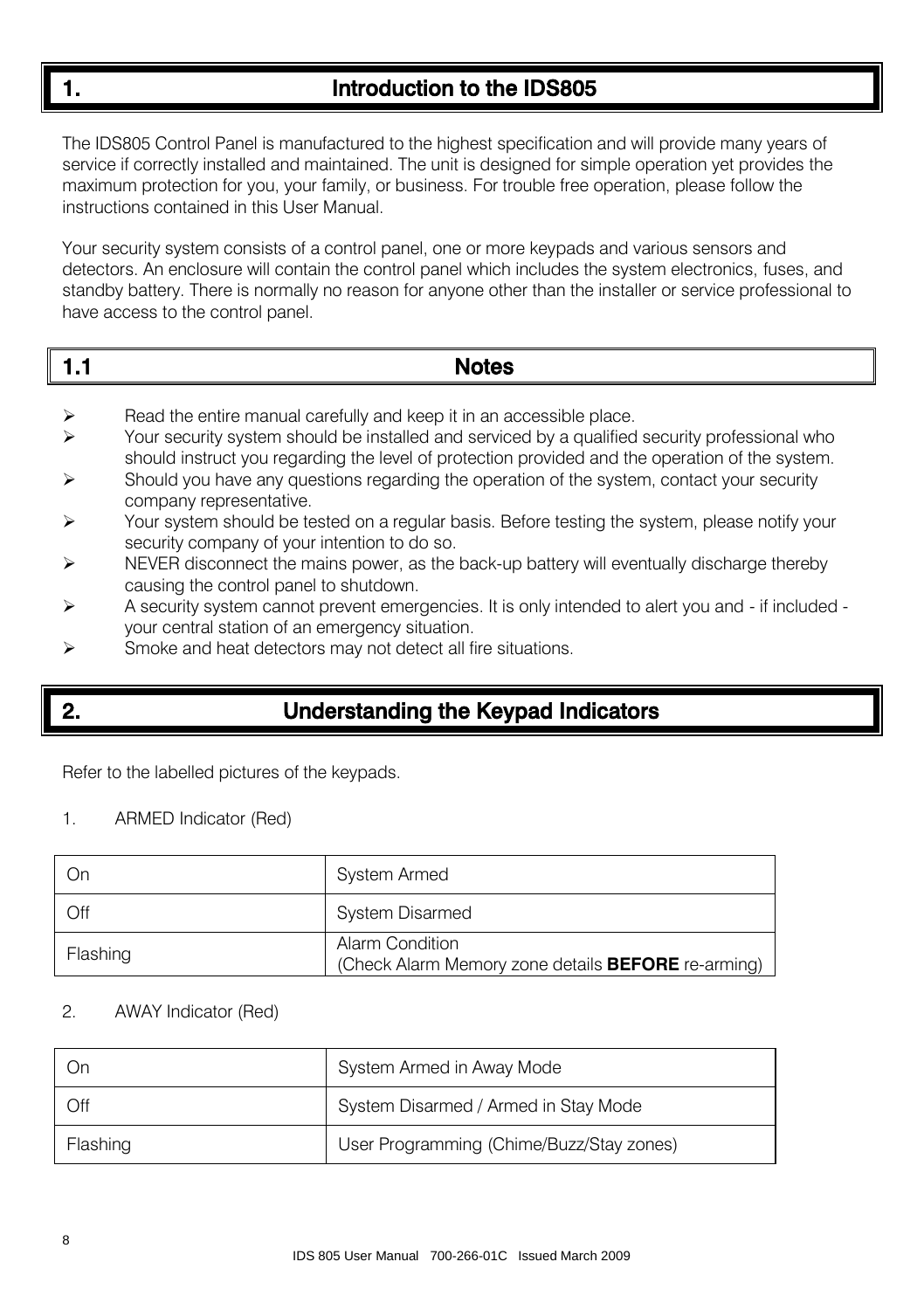### 3. POWER Indicator (Red)

| Or       | Mains Power is Present |
|----------|------------------------|
| Flashing | Trouble Condition      |

### 4. READY Indicator (Green)

|  |  | System is Ready to be Armed |
|--|--|-----------------------------|
|--|--|-----------------------------|

#### 5. ZONE Indicators (Yellow)

| On       | Zone Bypassed             |
|----------|---------------------------|
| Off      | Zone Clear                |
| Flashing | Zone Violated or Tampered |

# 3. Operation of the Keypad

To ensure correct operation of your security system it is essential to familiarize yourself with the use of the keypad.

- $\triangleright$  The keypad has a buzzer, command entry keys, zone and system status LED's.
- $\triangleright$  The keypad is used to send commands to the system and to display the current system status.<br>The keypad(s) will be mounted in a convenient location within the protected premises generally
- The keypad(s) will be mounted in a convenient location within the protected premises generally close to the Entry/Exit zones.
- $\triangleright$  After a preprogrammed period of inactivity, the keypad will automatically enter into a power-save mode by turning off all the indicators. The keypad "wakes up" or comes on when any key is pressed or any zones are violated. The power save feature is programmable and may be disabled.
- $\triangleright$  A sensor which has registered an alarm condition will be indicated on the keypad by the corresponding zone light flashing.

The keypad buzzer will sound under the following conditions.

- $\triangleright$  When any key is pressed during the entry of codes.
- $\triangleright$  Three times if one or more of the zones are violated when attempting to arm the system.
- $\triangleright$  To indicate a trouble condition.<br>  $\triangleright$  During the entry/exit delay.
- During the entry/exit delay.
- Will sound 5 times when a chime zone is violated.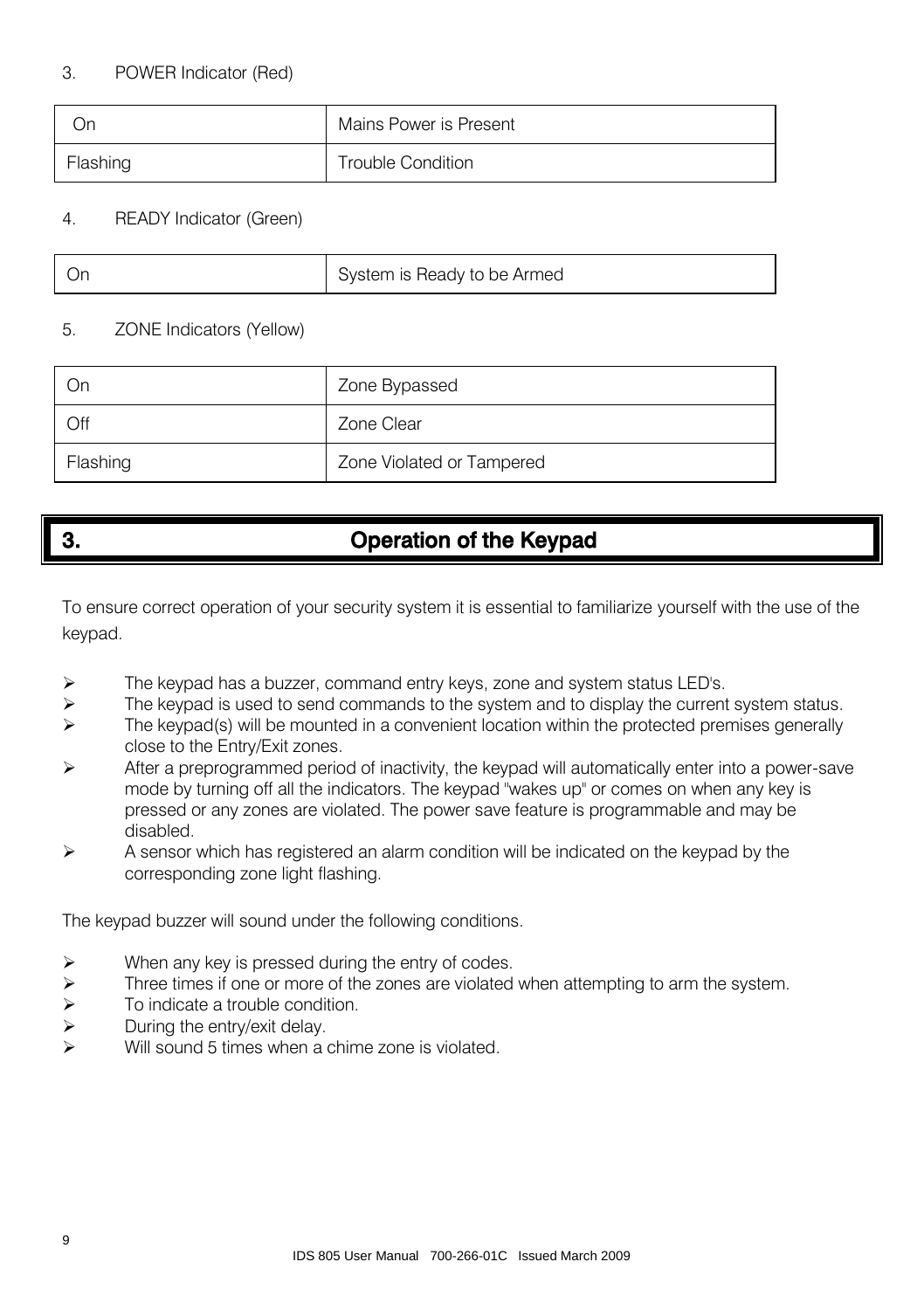IDS 805 User Manual 700-266-01C Issued March 2009

# 4. System Information

# 4.1 Programmed Functions

Check with your installer which of the following functions has been enabled.

- > Quick Away Arm<br>> Quick Stay Arm
- 
- → Quick Stay Arm<br>
→ Arm with Entry/E<br>
→ Stay Arm<br>
Stay Arm and G<br>
Forced Arming<br>
Push to Arm<br>
→ Siren Sound on<br>
→ Panic Alarm<br>
Fire Alarm<br>
→ Chime Zones<br>
→ Zone Tamper M<br>
→ Arm with Key-sv<br>
→ Exit Delay with F Arm with Entry/Exit or Follower Zones Violated
- Stay Arm
- Stay Arm and Go
- Forced Arming
- Push to Arm
- Siren Sound on Arm/Disarm (single toot arm/ double2 toot disarm)
- Panic Alarm
- Fire Alarm
- <span id="page-9-0"></span>Chime Zones
- Buzz Zones
- Zone Tamper Monitoring
- Arm with Key-switch or Remote Control
- $\triangleright$  Exit Delay with Key-switch or Remote Control<br>  $\triangleright$  Installers Reset after Alarm
- Installers Reset after Alarm

# 4.2 User Codes

| User No. | <b>User Code</b>                    | <b>User Name</b> |
|----------|-------------------------------------|------------------|
| 01       | Default Master Code: 1234 NEW Code: |                  |
| 02       |                                     |                  |
| 03       |                                     |                  |
| 04       |                                     |                  |
| 05       |                                     |                  |
| 06       |                                     |                  |
| 07       |                                     |                  |
| 08       |                                     |                  |
| 09       |                                     |                  |
| 10       |                                     |                  |
| 11       |                                     |                  |
| 12       |                                     |                  |
| 13       |                                     |                  |
| 14       | Maid's Code:                        |                  |
| 15       | <b>Duress Code:</b>                 |                  |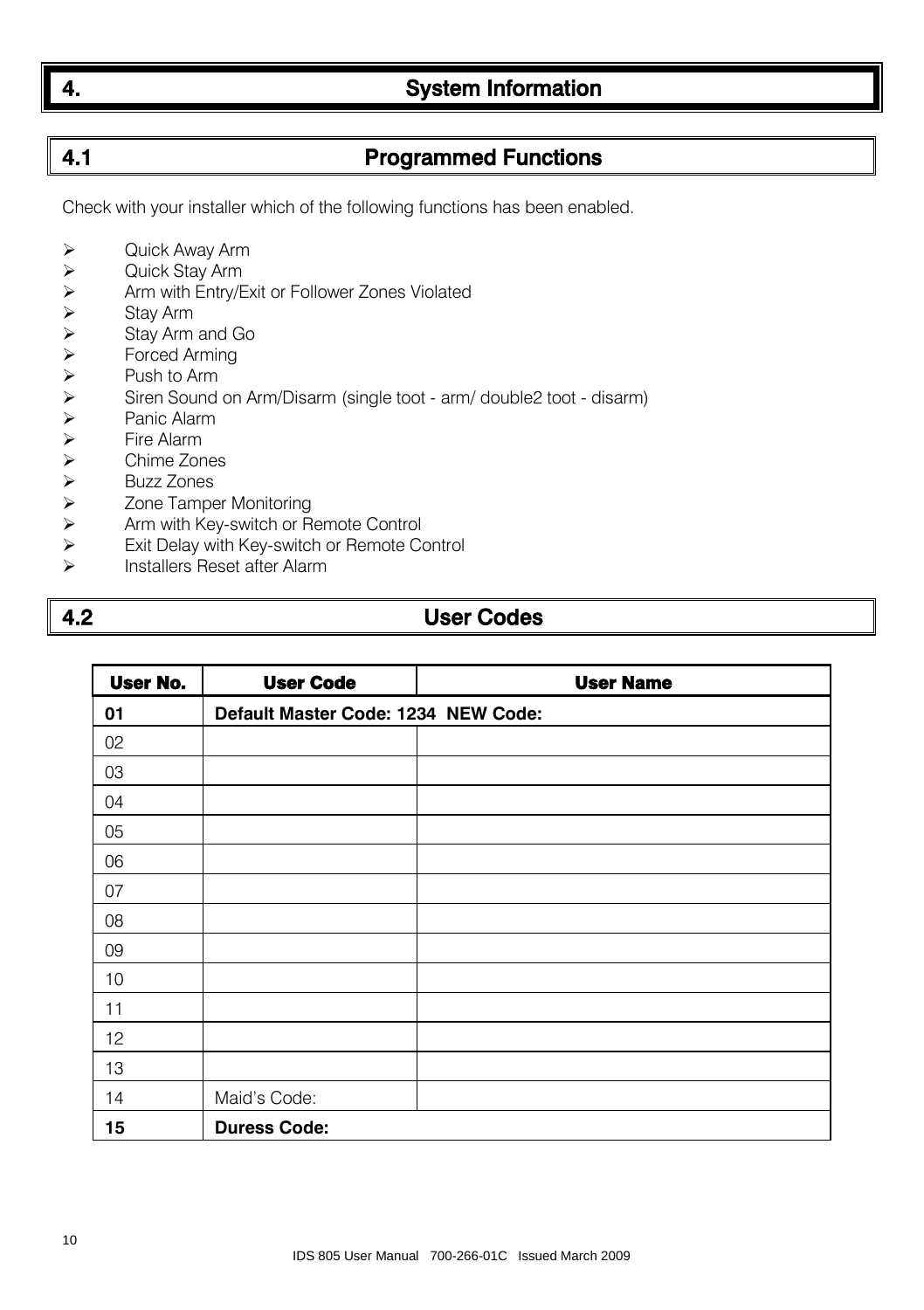# 4.3 Zone Information

| Zone           | Zone Type e.g. Entry/Exit | Zone Name e.g. Kitchen Door |
|----------------|---------------------------|-----------------------------|
|                |                           |                             |
| $\mathcal{P}$  |                           |                             |
| 3              |                           |                             |
| $\overline{4}$ |                           |                             |
| 5              |                           |                             |
| 6              |                           |                             |
|                |                           |                             |
| 8              |                           |                             |

| The Primary Entry Delay is   | Seconds |
|------------------------------|---------|
| The Secondary Entry Delay is | Seconds |
| The Exit Delay Is            | Seconds |

# 5. Arming the System

There are various options for arming the system

| ۰. |  |  |  |
|----|--|--|--|
| ٧  |  |  |  |

# 5.1 Away Arming

### **[#]** + **[USER CODE]**

(Leave via Entry/Exit Zone)

- 1. Ensure that the READY indicator is on; if not, check that all protected doors and windows are closed and that motion has ceased in areas covered by motion detectors.
- 2. If necessary, close the front door.
- 3. Press the **[#]** key to cancel any unintended key entries.
- 4. Enter a valid 4 digit **[USER CODE].** If you make a mistake, press the **[#]** key and re-enter the code.
- 5. The ARMED indicator will come on and the keypad's buzzer will sound on and off for the duration of the exit delay. A steadily lit zone indicator will show any bypassed zones.
- 6. The arming process has begun. Leave only via the Follower and Entry/Exit zones.
- 7. The panel will arm at the end of the exit delay. OR

If the panel is so programmed, violating the Push to Arm zone will arm the panel immediately.

# 5.2 Quick Away Arming

#### **Hold down the [1] key until the beep**

If this function is enabled, it is possible to AWAY arm by simply holding down the **[1]** key until the keypad buzzer sounds and the arming process begins.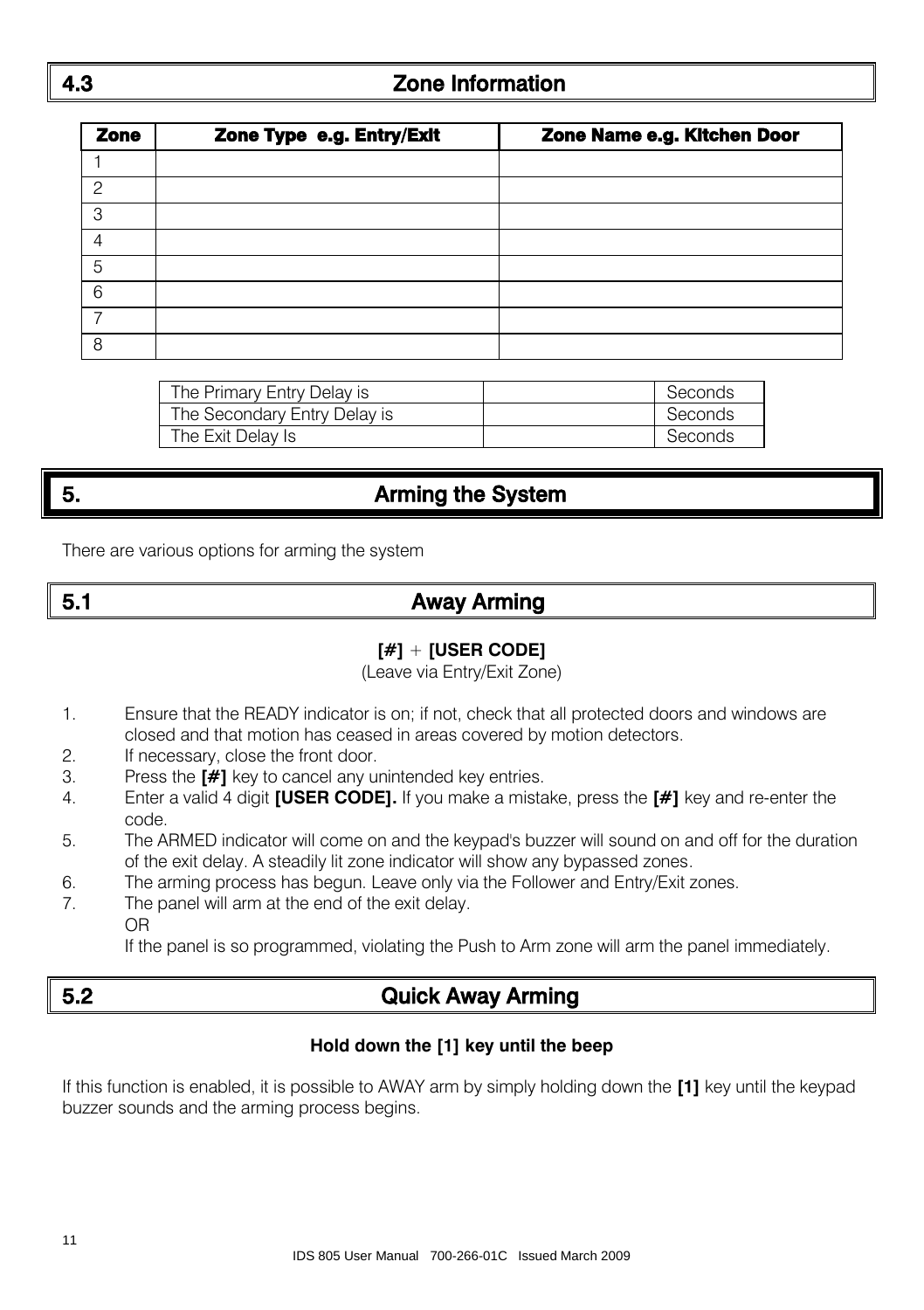# 5.3 Stay Arming

This allows the user to arm the perimeter zones while disabling the interior zones so that it is possible to remain on the premises. If zones are likely to be violated accidentally, they should be programmed as BUZZ zones (refer to page 19). The panel can be programmed with two different **STAY PROFILES** to be used as required. Following is an example of where this may be used. Assume a property has perimeter sensors to secure a garden fence and a number of internal sensors within each room of the house.

The first STAY PROFILE would function as follows: At night while you are within the house going about your normal evening activities it may be desirable to activate the alarm such that any violation of the perimeter sensors will cause an alarm. Therefore, this profile would have all internal sensors programmed as STAY zones (bypassed) and perimeter sensors would be normal alarm zones.

A second STAY PROFILE would then be utilised once the family retires to their bedrooms. All bedrooms would therefore be STAY zones (bypassed) while unused zones i.e. a lounge and TV room, together with perimeter zones would be normal alarm zones.

### **NOTE:**

Once a particular stay profile is selected, the system will use the selected profile each time the system is armed into the STAY MODE. If the alternate profile is required, it is necessary to select the alternate profile before the system is armed.

The arming procedures and quick keys will have effect on the selected profile. STAY and BUZZ zones can be programmed for each profile once the profile has been entered.

# 5.3.1 To Enter a Stay Profile

### **[#] + [MODE] + [9] + [PROFILE NUMBER] + [\*]**

- 1. Press the **[#]** key to clear any previous entries.
- 2. Press **[MODE].**
- 3. Press **[9]** then press **[1]** or **[2]** for the required profile.
- 4. Press [\*] to enter. A long beep should be heard.
- 5. Program STAY and BUZZ zones for the profile or ARM the profile (See sections 12 and 13).

# 5.3.2 To Stay Arm

### **[#] + [USER CODE]**

(Do not leave premises)

- 1. Select the required STAY PROFILE.
- 2. Ensure that the READY indicator is on; if not, check that all protected doors and windows are closed and that motion has ceased in the areas covered by motion detectors.
- 3. If necessary, close the front door.
- 4. Press the **[#]** key to cancel any unintended entries.
- 5. Enter a valid **[USER CODE].**
- 6. The ARMED indicator will come on and the keypad buzzer will sound on and off for the duration of the exit delay.
- 7. DO NOT open the front door. If the front door is opened, the system will arm in AWAY mode.
- 8. The AWAY indicator will remain off.
- 9. Any STAY zones (shown by a steadily lit indicator) will be automatically bypassed.
- 10. Ensure that you enter only those zones that are bypassed.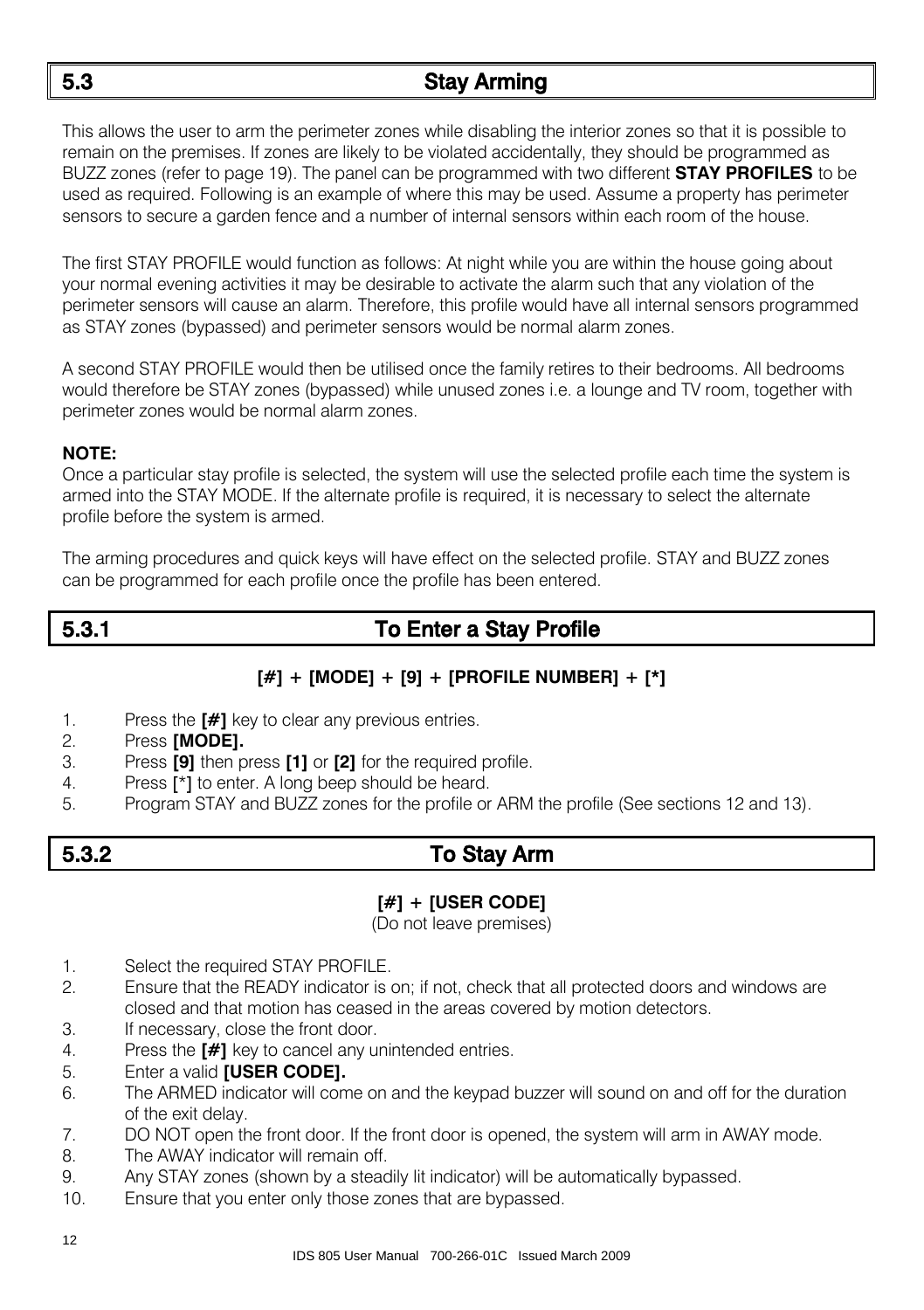# 5.4 Quick Stay Arming

### **Hold down the [5] key until the beep**

It is possible to STAY arm by holding down the **[5]** key until the keypad beeps. There is no exit delay.

# 5.5 Stay Arm and Go

#### **Hold down the [6] key until the beep**

This is a quick function that allows the user to STAY arm and leave the premises.

- 1. Hold down the **[6]** key until the keypad buzzer sounds. The keypad buzzer will now sound on and off for the duration of the exit delay
- 2. At the end of the exit delay, the ARMED indicator will come on and the AWAY indicator will remain off. Any stay zones will be bypassed.
- 3. Be sure to leave only via the Follower and Entry/Exit zones.

# 5.6 Arming from a Key-switch or Remote Control

There are several option related to this function. Verify with your installer which of the following have been installed:

- Exter-switch or Remote Control installed
- Exit Delay with Key-switch or Remote Control
- $\triangleright$  Single toot on Arm
- $\triangleright$  Double toot on Disarm
- 1. Ensure that the READY indicator is on before leaving.
- 2. Leave and close the door (remembering to lock!).
- 3. Press the remote button or twist and release the key-switch.
- 4. The alarm will arm immediately and the remote ARM indicator will come on. OR

If an exit delay has been enabled, the exit delay will begin.

5. If programmed to do so, the siren will sound briefly - verify with your installer.

#### **NOTE:**

If a remote control is used, it is advisable to have the siren sound on arm and disarm function enabled.

# 5.7 Auto Arming

Your system can be programmed to automatically arm itself daily at a preprogrammed time. Ask your installer to program this function if required. Should the premises be occupied at the auto arming time, a valid **[USER CODE]** entered during the 3 minute arming cycle will cancel the process.

# 5.8 Arming with Entry/Exit or Follower Zones Violated

The system can be programmed to arm even if the Entry/Exit or Follower zones are violated. Follow the normal arming procedures i.e. Enter a valid **[USER CODE],** but it is not necessary to close the front door.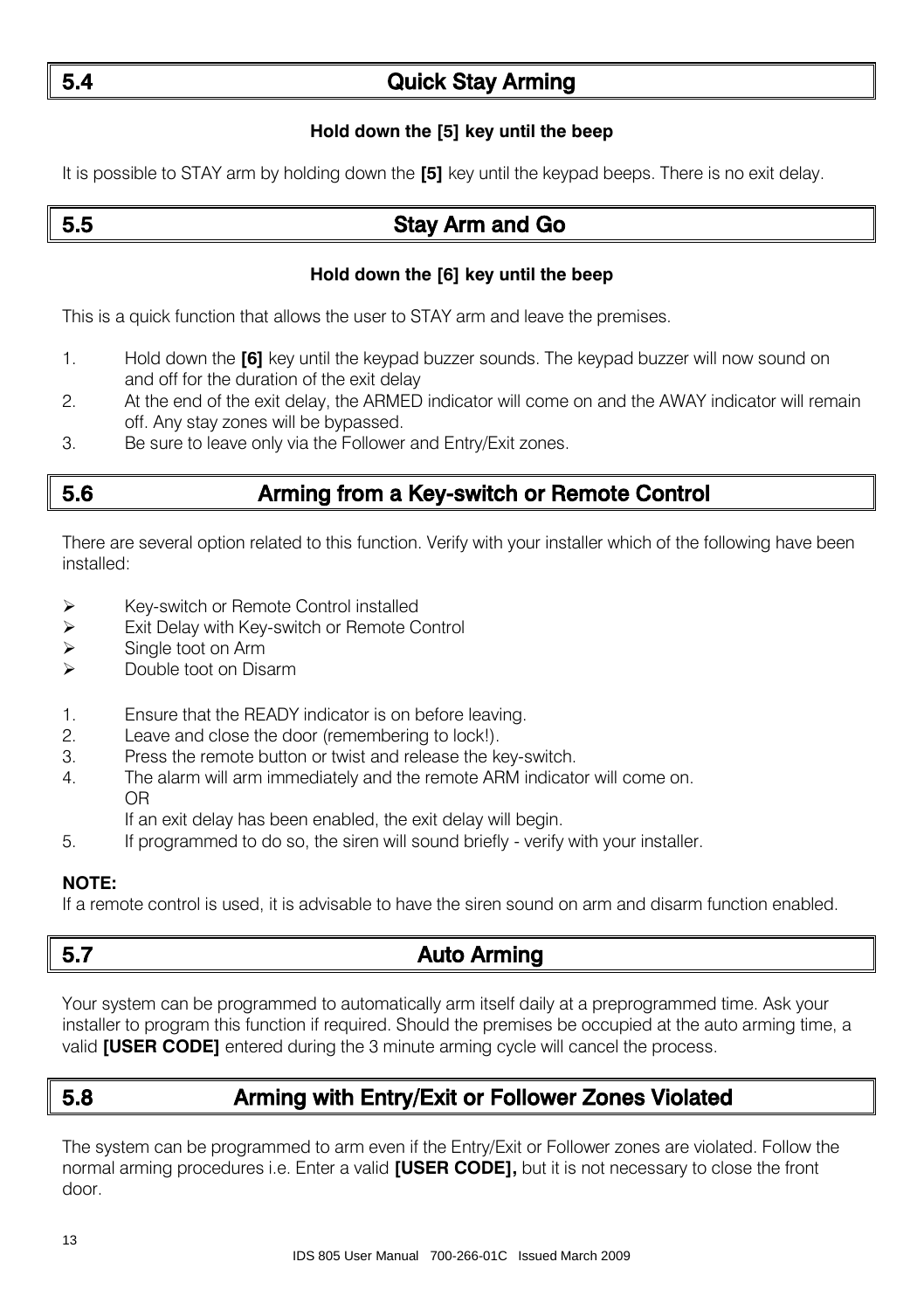# 5.9 Forced Arming

If so programmed, the panel can be armed even if there are violated zones. This means that a monitored window can be left open or other zones can be violated and the panel will still arm. If the violated zone is then cleared, the panel will resume monitoring the zone, hence causing an alarm condition or initiation of entry delay, as appropriate, if violated.

# 6. Zone Bypassing

- The term BYPASS is used to describe a zone that has been deactivated; i.e. violation of a bypassed zone will not cause an alarm.
- It is used when access is needed to part of the protected area while the system is armed.
- $\triangleright$  Zones cannot be bypassed once the system is armed.
- Bypassed zones are automatically cancelled each time the system is disarmed and must be rebypassed before the next arming.

# 6.1 To Bypass a Zone

### **[\*] + [ZONE NUMBER]**

- 1. Press the **[**\***]** key (while bypassing zones, violated zones will be flashing).
- 2. Press the number corresponding to the zone you need to bypass e.g. the **[2]** key if you wish to bypass zone 2.
- 3. The relevant zone indicator will come on to indicate that the zone is now bypassed.
- 4. Repeat steps 1 and 2 to bypass any other zones.

# 6.2 To Un-bypass a Zone

### **[\*] + [ZONE NUMBER]**

- 1. Press the **[\*]** key.
- 2. Press the number corresponding to the currently bypassed zone
- 3. The zone indicator will turn off the zone is now active.

# 7. Disarming the System

# 7.1 Disarming with a User Code

### **[#] + [USER CODE]**

To disarm the system, enter a valid **[USER CODE]** before the expiry of the entry delay. Although not essential, it is recommended that the **[#]** key be pressed before entering a user code as this clears any unintended key entries.

- $\triangleright$  Enter the premises through a designated Entry/Exit door. Entering via any other route will cause an alarm.
- As soon as the Entry/Exit zone is violated i.e. the door has been opened, the entry delay begins.
- The keypad buzzer will sound for the duration of the entry period to indicate that a valid user code is required.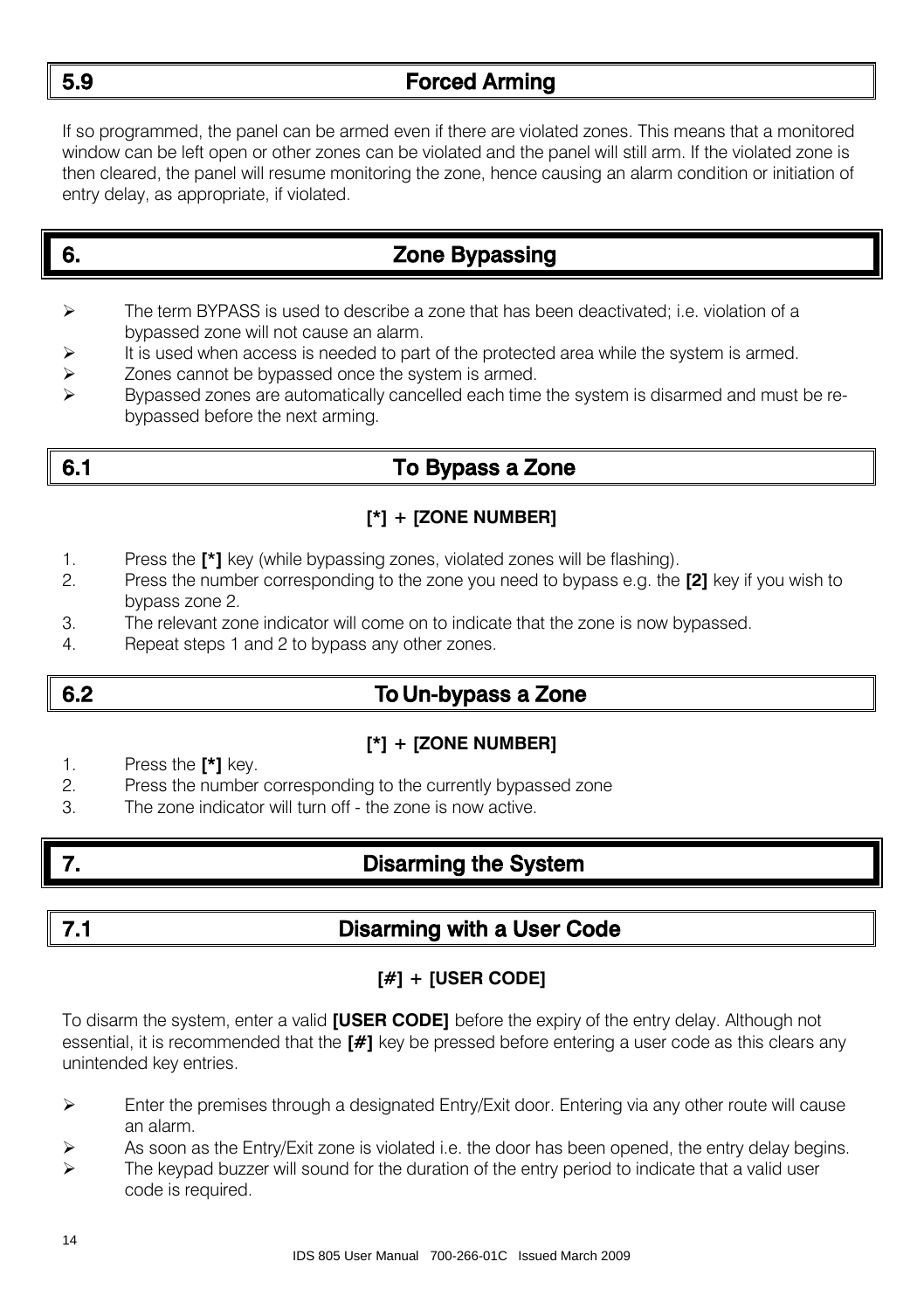- If the ARMED indicator remains lit, an error was made while entering the user code, press the **[#]**  key, and re-enter the code.
- $\triangleright$  Once the system disarms, the ARMED indicator will turn off and the keypad buzzer will stop sounding.
- $\triangleright$  If no valid user code has been entered by the end of the entry delay period, an alarm condition will be registered.
- If the entry period is too short, have your installer change the entry delay period.
- $\triangleright$  If four incorrect user codes are entered consecutively while either arming or disarming the system, the keypad will be non-responsive for 30 seconds. Your monitoring company will also be notified on a keypad tamper.

#### **NOTE:**

If the ARMED indicator is flashing upon entry, there has been a violation. The intruder may still be inside! Call for assistance.

#### **NOTE:**

If a strobe (or flashing light) has been installed and an alarm condition is registered, the light will continue flashing after the siren has stopped sounding. Entering a valid **[USER CODE]** will cancel the strobe.

# 7.2 To Disarm with a Key-switch or Remote Control

- 1. Press the remote button or twist and release the key-switch.
- 2. The system will disarm and the remote indicator (if installed) will turn off.
- 3. If programmed to do so, the siren will sound briefly verify with your installer.

# 8. Emergency Situations

# 8.1 **Fire Alarm**

### **Hold down the [F] key until the beep**

- If the **[F]** key is pressed until the keypad beeps (approximately 1 second) a FIRE ALARM condition will be activated.
- The FIRE ALARM CONDITION can also be triggered by a smoke detector connected to an appropriately programmed zone.
- $\triangleright$  The siren will sound (1 second on, 1 second off) and the FIRE REPORTING CODE will be transmitted to the monitoring company.
- To silence the siren enter a 4 digit **[USER CODE].** The siren will stop sounding after 10 minutes if no user code is entered.

# 8.2 **Panic Alarm**

#### **Hold down the [P] key until the beep**

- If the **[P]** key is pressed until the keypad beeps (approximately 1 second) a PANIC ALARM condition will be activated.
- $\triangleright$  Any FIXED PANIC or REMOTE PANIC buttons which may have been installed can also activate a PANIC AI ARM.
- $\triangleright$  If audible panic option has been selected, the siren will sound. A PANIC REPORTING CODE will be transmitted to the monitoring company.
- To silence the siren, enter a valid 4 digit **[USER CODE].** If the siren is not cancelled, it will stop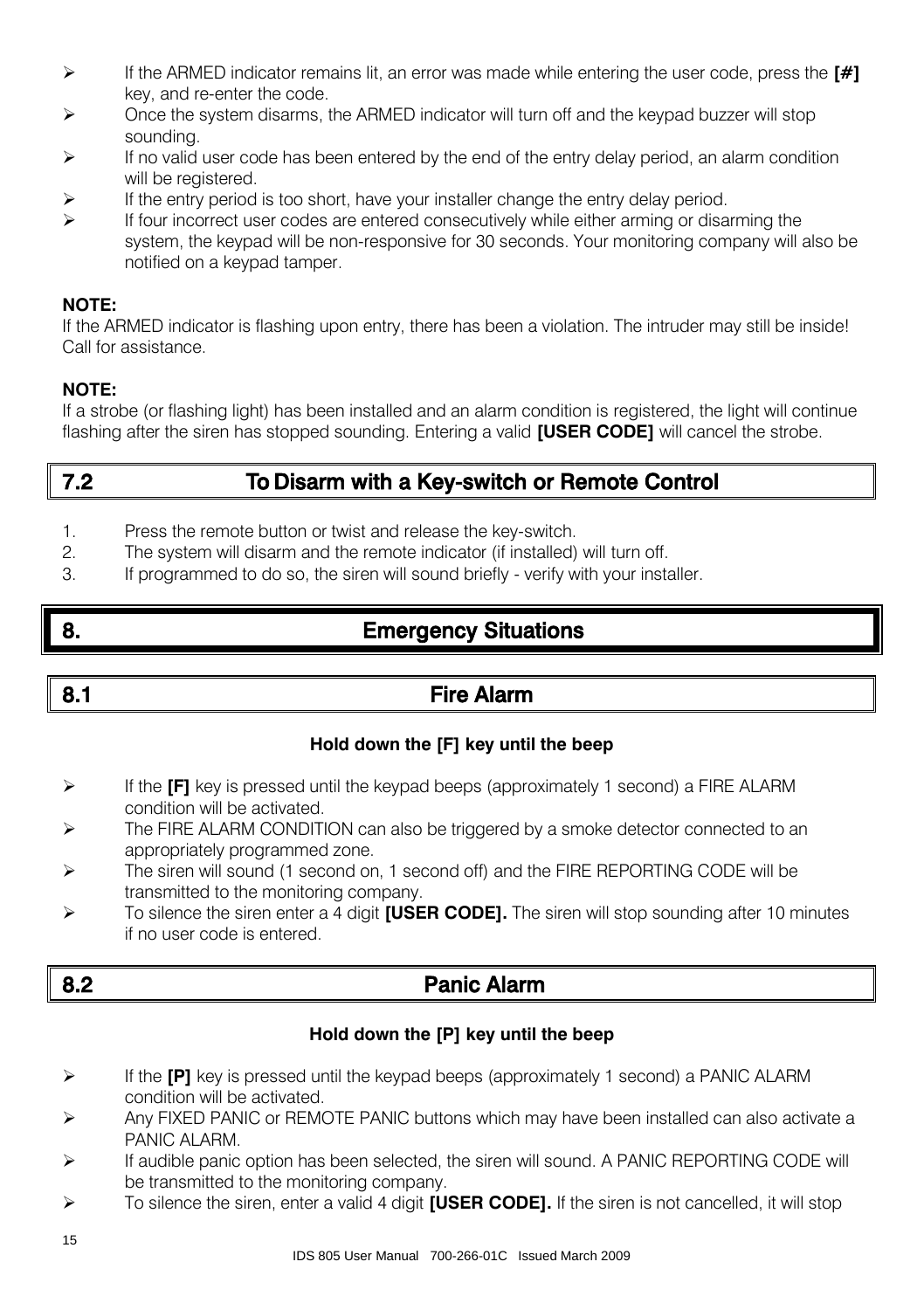automatically after the programmed SIREN TIME OUT period.

- Ensure that your installer has enabled this function if it is required.<br>
Press this key only in an emergency situation that requires respon-
- Press this key only in an emergency situation that requires response by emergency personnel.

# 8.3 Medical Alarm

#### **Hold down the [M] key until the beep**

- If the **[M]** key is pressed until the keypad beeps (approximately 1 second) a MEDICAL ALARM condition will be activated.
- $\triangleright$  The keypad's buzzer will sound rapidly for 5 seconds to indicate that a medical alarm has been initiated.

# 8.4 Duress Code

### **[#] + [DURESS CODE]**

- $\triangleright$  This special 4 digit user code should only used in the unique situation where an intruder forces one to disarm the system "under duress".
- When the **[DURESS CODE]** is entered, the control panel disarms normally however a DURESS REPORTING CODE is trans mitted to the monitoring company to inform them that you have been forced to disarm the control panel by an intruder.
- $\triangleright$  It is advisable to choose a code that can be easily remembered by all family (or staff) members.

# 9. Emergency Evacuation Plan

An emergency evacuation plan should be established in case of a fire:

- $\triangleright$  Draw up a floor plan of your premises showing windows, doors, stairs, and rooftops that can be used for escape.
- $\triangleright$  Indicate a suitable escape route for each room. Always keep these routes free of obstruction.
- $\triangleright$  Establish a meeting place outdoors for a headcount of the building's occupants.
- Practice escape procedures.

# 10. System Memory

# 10.1 **Alarm Memory**

The Alarm Memory displays any zones which were violated the last time the system was armed. If the ARMED indicator is flashing before you disarm the system, a violation has occurred. To view which zone was violated, disarm the panel, and continue as indicated below.

### **To Display Alarm Memory:**

### **Hold down the [0] key until the beep**

- 1. Hold down **[0]** until the keypad buzzer sounds.
- 2. The READY indicator will turn off and the keypad buzzer will sound briefly.
- 3. Flashing zone indicators show which zones were violated during the last armed period.
- 4. The memory status will be displayed for five seconds, or until the **[#]** is pressed.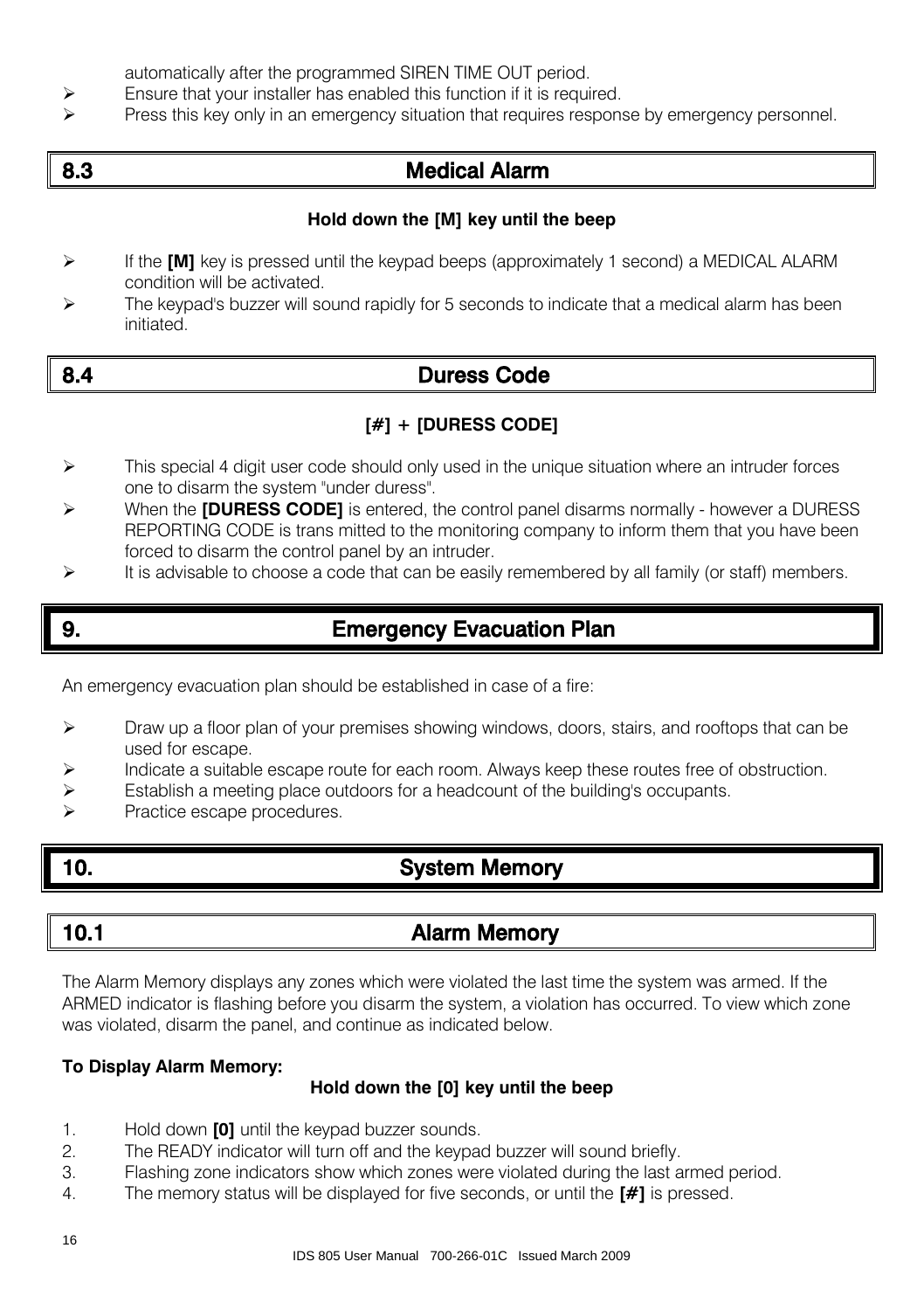5. The alarm memory will be erased the next time the system is armed.

# 10.2 Zone Bypassed Memory

The Zone Bypassed Memory displays any zones which were bypassed during the most recent arming cycle.

### To Display Zone Bypassed Memory:

### **[0]** then **[1]**

- 1. Hold down **[0]** until the keypad buzzer sounds.
- The READY indicator will turn off and the keypad buzzer will sound briefly.
- 3. Flashing zone indicators show which zones were violated during the last armed cycle.
- 4. To view any bypassed zones, press the **[1]** key once.
- 5. Zones that have been bypassed will have flashing indicators.
- 6. The memory status will be displayed for five seconds.

# 10.3 Zone Tamper Memory

The Zone Tamper Memory displays any zones where a tamper condition has occurred.

#### **To Display Zone Tamper Memory:**

### **[0]** then **[2]**

- 1. Hold down **[0]** until the keypad buzzer sounds.
- 2. The READY indicator will turn off and the keypad buzzer will sound briefly.
- 3. Flashing zone indicators show which zones were violated during the last armed cycle.
- 4. To view any tampered zones, press the **[2]** key once.
- 5. Zones that have registered a tamper condition will have flashing indicators.
- 6. The memory status will be displayed for five seconds.

# 11. User Codes

The IDS805 Alarm Panel has 15 programmable user codes.

- Code 1: Master User Code
- Code 2 13: General User Codes
- Code 14: Maid's Code
- Code 15: Duress Code

# 11.1 Entering New and Changing Existing User Codes

### **[\*] + [MASTER USER CODE] + [\*] + [CODE NUMBER] + [\*] + [NEW CODE] + [\*]**

- 1. Hold down the **[\*]** key until the keypad buzzer sounds.
- 2. The ARMED and READY indicators will flash alternately, indicating that the system is in the mode which allows programming of user codes.
- 3. Enter the **[MASTER USER CODE]** (the factory default is 1234) followed by the **[\*]** key.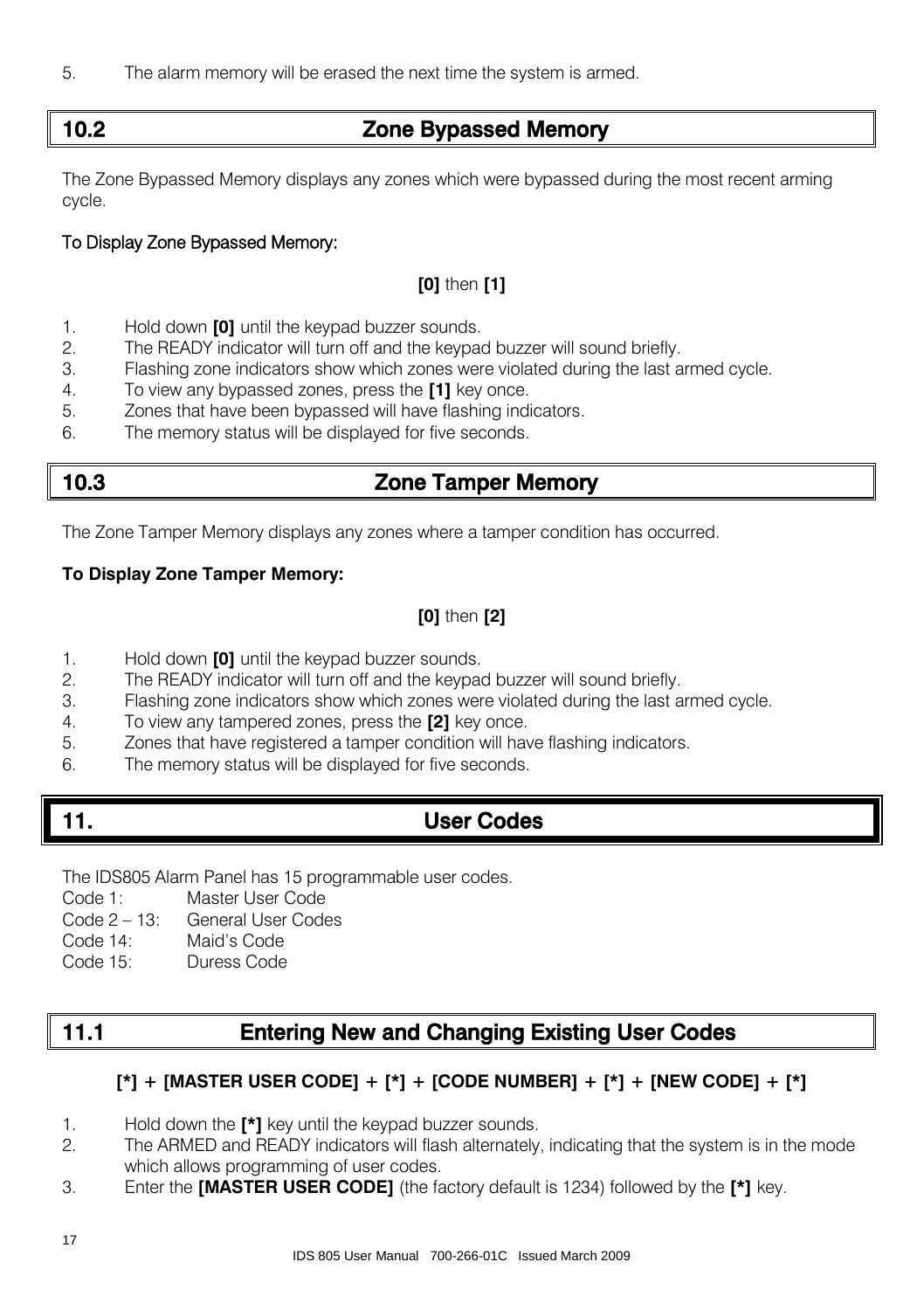- 4. The ARMED and READY indicators will begin to flash simultaneously indicating that the correct master code was entered. If an invalid code was entered, the keypad buzzer will beep three times, and exit the programming mode.
- 5. Enter the **[USER CODE NUMBER]** you wish to change (1-15) followed by the **[\*]** key.
- 6. Enter the new 4 digit **[USER CODE]** and press the **[\*]** key.
- 7. Repeat steps 5-6 to enter or change other user codes.
- 8. Once all the codes are programmed, press the **[#]** key to exit.

# 11.2 Deleting User Codes

Follow steps 1-5 of the previous procedure but only press the **[\*]** key in step 6. That particular code will be deleted.

# 11.3 Maid's Code

The maid's code (user 14) may be used to limit access to the premises. The maid's code will only disarm the system if the same code was used for arming. If armed with a code other than a maid's code, the system will view an attempt to disarm with the maid's code as an invalid entry. Any valid user code will disarm the system if it has been armed with the maid's code.

### **EXAMPLE:**

If a maid is expected on a Monday, arming the system on a Monday morning using the maid's code will allow the maid to disarm the system. On days that any other user code (i.e. not a maid's code) has been used to arm the system entering the maid's code will not disarm the system.

# 12. Stay Zones

Stay zones are those zones which are bypassed automatically when the system is STAY ARMED. To avoid triggering the alarm, zones such as bedrooms, or other areas which require access, must be bypassed. Stay zones need only be programmed once. Each time the system is armed in the stay mode the preselected stay zones will be bypassed automatically. This also depends on which stay prifle is active (5.3.1).

### **NOTE:**

Instant zones, such as panic zones, cannot be selected.

# 12.1 To Program Stay Zones

### **[3] + [ZONE NUMBER] + [\*] + [#]**

- 1. Hold down the **[3]** key until the keypad buzzer sounds. The AWAY indicator will flash to show that the panel is in the Stay Zone programming mode.
- 2. Press the **[NUMBER]** corresponding to the zone you wish to be a STAY zone.
- 3. The relevant zone indicator will come on. (Buzz zones will be shown by flashing indicators. See Section 13. A Buzz zone cannot be selected as a Stay zone; the Buzz status must be cleared first.)
- 4. Repeat step 2 until all stay zones are selected.
- 5. Press the **[#]** key to exit the Stay zone programming mode.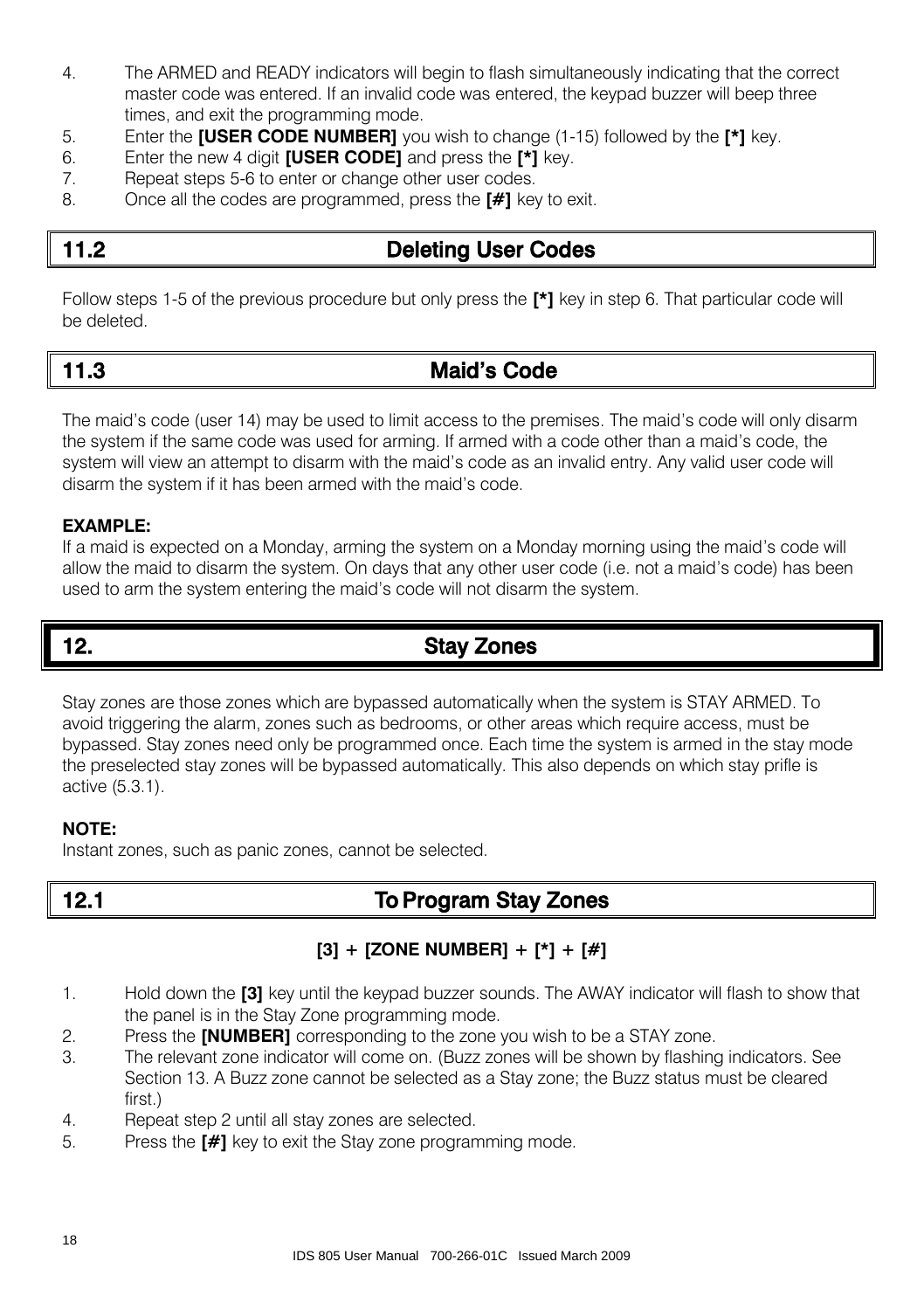# 12.2 To Cancel the Stay Zones

### **[3] + [ZONE NUMBER] + [\*] + [#]**

If an area programmed as a STAY zone will no longer be violated during STAY arming, then the STAY status of such a zone should be cancelled. This will allow the system to protect that area during a stay arm cycle.

- 1. Hold down the **[3]** key until the keypad buzzer sounds. The AWAY indicator will flash to show that the panel is in the Stay zone programming mode.
- 2. Press the **[NUMBER]** corresponding to the STAY zone you wish to cancel.
- 3. The relevant zone indicator will turn off.
- 4. Repeat step 2 until all stay zones are selected.
- 5. Press the **[#]** key to exit the Stay zone programming mode.

#### **NOTE:**

The system will automatically exit this mode after 60 seconds.

# 13. Buzz Zones

Buzz zones are used when Stay arming. When triggered, buzz zones will cause the keypad buzzer to sound for a period of 30 seconds during which time a valid user code must be entered. If a valid user code is not entered during this period, the system will register an alarm condition. It is advisable to program Buzz zones if you are likely to accidentally trigger these zones or if you have pets. This feature helps prevent unnecessary false alarms.

#### **NOTE:**

Instant zones, such as panic zones, cannot be selected.

# 13.1 To Program Buzz Zones

### **[4] + [ZONE NUMBER] + [\*] + [#]**

- 1. Hold down the **[4]** key until the keypad buzzer sounds. The AWAY indicator will flash to show that the panel is armed in the Buzz zone programming mode.
- 2. Press the **[NUMBER]** corresponding to the zone you wish to be a Buzz zone.
- 3. The lit zone indicator will show the relevant Buzz zone. (Stay zones will be shown by flashing indicators. See Section 12. A Stay zone cannot be selected as a Buzz zone; the Stay status must be cleared first).
- 4. Repeat steps 2 until all the required Buzz zones are programmed.
- 5. Press the **[#]** key to exit the buzz programming mode.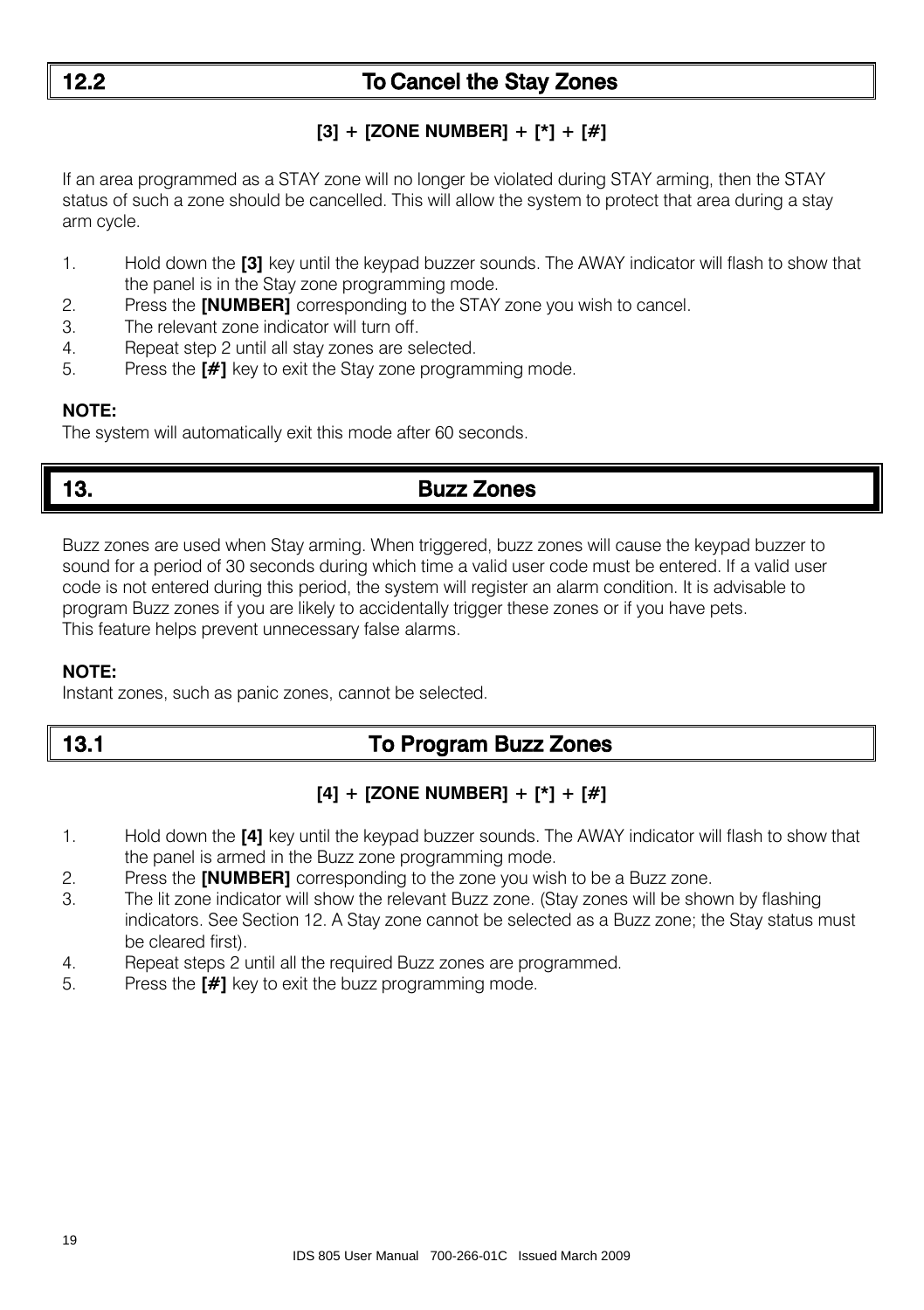# 13.2 To Cancel Buzz Zones

# **[4] + [ZONE NUMBER] + [\*] + [#]**

- 1. Hold down the **[4]** key until the keypad buzzer sounds. The AWAY indicator will flash to show that the panel is armed in the Buzz zone programming mode.
- 2. Press the **[NUMBER]** corresponding to the BUZZ zone you wish to cancel.
- 3. The relevant zone indicator will turn off.
- 4. Repeat step 2 until all buzz zones are cancelled.
- 5. Press the **[#]** key to exit the buzz zone programming mode.

### **NOTE:**

The system will automatically exit this mode after 60 seconds.

# 14. Chime Zones

The chime mode allows the user to monitor nominated zones while the system is disarmed. The keypad buzzer will sound 5 times when the nominated zone is violated - the siren will NOT sound and no alarm condition will be reported.

### **EXAMPLE:**

You wish to know when someone enters or exits the front door; the keypad will beep each time the door is opened if that zone is programmed as a chime zone.

# 14.1 To Program the Chime Zones

### **[2] + [ZONE NUMBER] + [\*] + [#]**

- 1. Hold down the **[2]** key until the keypad buzzer sounds.
- 2. The AWAY indicator will flash to show that the panel is in the chime zone programming mode.
- 3. To program a zone as a chime zone, press the key corresponding to that zone. The zone indicator will come on.
- 4. Program any other zones you wish to select as chime zones as per step 3.
- 5. Press the **[#]** key to exit the chime programming mode.

# 14.2 To Cancel the Chime Zones

### **[2] + [ZONE NUMBER] + [\*] + [#]**

- 1. Hold down the **[2]** key until the keypad buzzer sounds.
- 2. The AWAY indicator will flash to show that the panel is on the chime programming mode.
- 3. To cancel any chime zones, press the key corresponding to that zone. The zone indicator will turn off.
- 4. Repeat step 3 until all the chime zones are cancelled.
- 5. Press the **[#]** key to exit the chime programming mode.

### **NOTE:**

The system will automatically exit this mode after 60 seconds.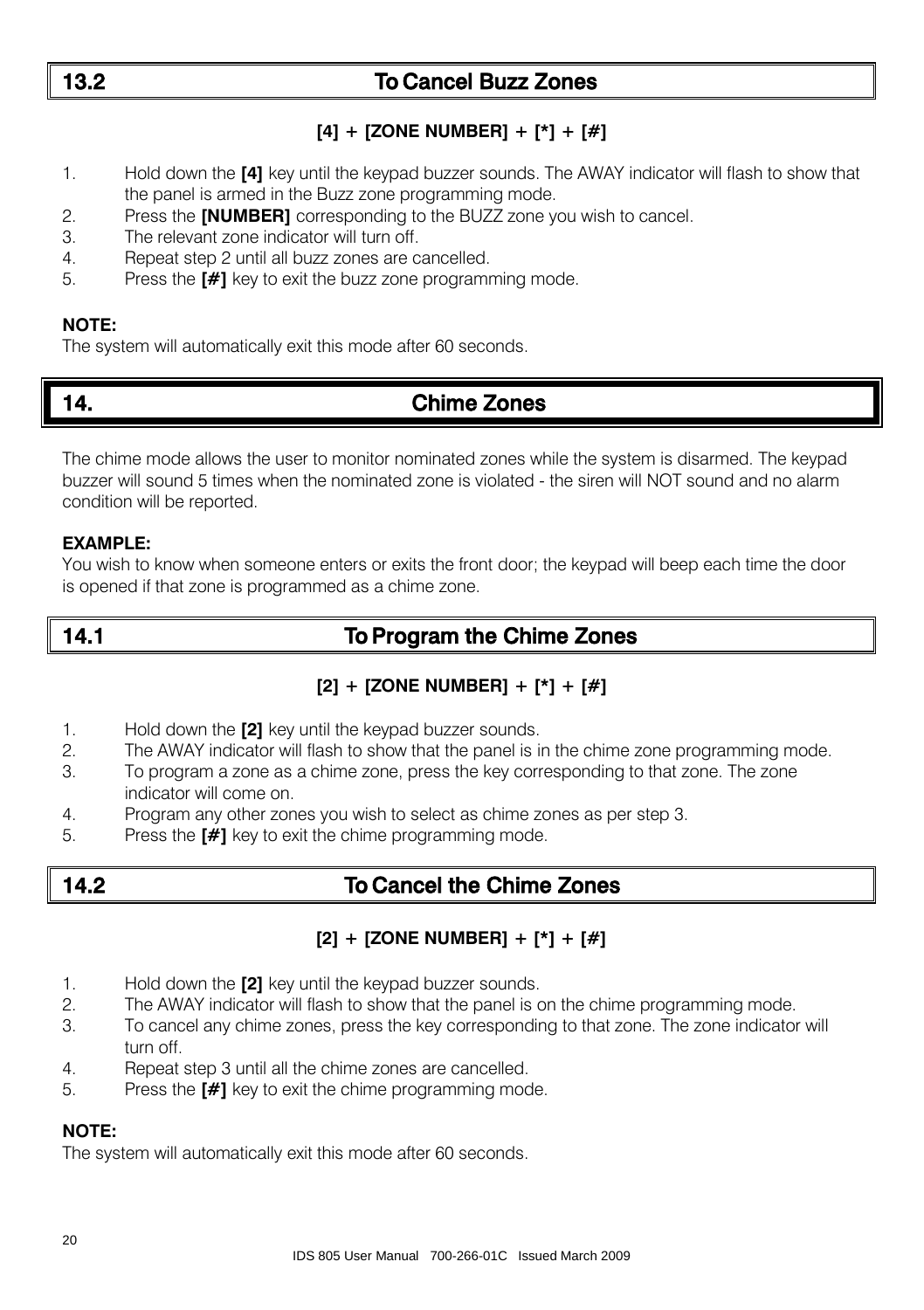# 15. Troubleshooting

# 15.1 Trouble Conditions

In the event of a trouble condition the power indicator will flash. Trouble Condition refers to Low Battery power and/or AC Mains Failure. Check that the plug is in place and switched on. If the power indicator is still flashing once these checks have been done, contact your installer who will then check the battery power.

# 15.1.1 Viewing Trouble Conditions

### **Hold down the [7] until the beep**

If the POWER LED is flashing (or if so programmed, the keypad is beeping) hold down the **[7]** key for one second. The ARMED, AWAY, and READY indicators will start flashing to show that the keypad is in the TROUBLE viewing mode. Refer to the table below to find the significance of each lit zone LED. The system will automatically exit the TROUBLE mode after ten seconds. To clear the trouble condition press **[#]** within 5 seconds of viewing. To simply cancel the beeping without viewing the trouble conditions, press **[#]**.

| <b>Indicator</b> | <b>Trouble Condition</b>                                    |
|------------------|-------------------------------------------------------------|
| 2                | Failure to communicate to monitoring company                |
| 3                | Mains power failure                                         |
|                  | Low battery                                                 |
| 5                | The Telephone line has been cut or is not present           |
| 6                | The siren wire has been cut or the fuse has blown           |
|                  | Keypad has experienced a tamper                             |
| R                | Installers code must be entered to clear an alarm condition |

# 15.2 Problems when Arming the System

If you enter the wrong user code, the keypad will beep three times and the system will not arm.

#### **Is the READY Indicator on?**

If this indicator is not on, one or more zones are violated. A flashing zone indicator shows a violation. Ensure that all monitored doors and windows are closed. Bypassing a violated zone will also create a READY condition.

#### **Does the siren sound before you exit?**

The exit delay may be too short - ask your installer to adjust the exit delay.

#### **OR**

You have not left via a Follower and Entry/Exit zone or have strayed into an Instant zone. Either avoid these zones or ask your installer to change the zone type.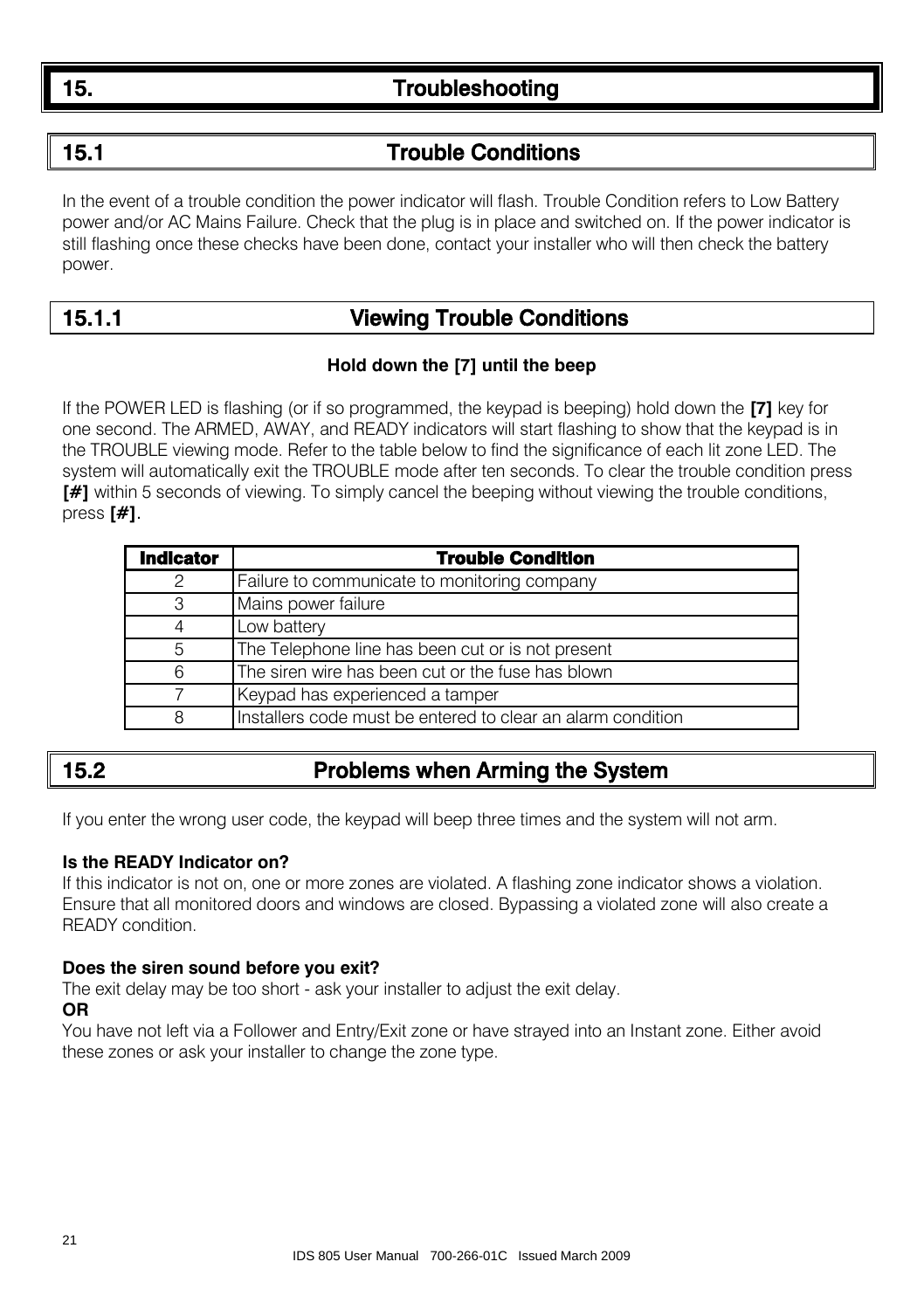# 15.3 Problems when Disarming the System

#### **Does the siren sound immediately upon entry?**

You have not entered via the Entry/Exit zone or have strayed into an Instant zone.

#### **Does the siren sound before you get to the keypad?**

You have strayed into a non-follower zone

**OR**

You have taken too long to get to the keypad.

#### **The panel will not disarm.**

You may have entered an incorrect code. Press the **[#]** key first, then re-enter your user code.

# 15.4 For Service

### **Central Station Information:**

| Ωü<br>.<br>ᅐ<br>77 | $\sim$<br>_<br>31.<br>поп∈<br>-11 |  |
|--------------------|-----------------------------------|--|
|                    |                                   |  |

#### **Installer Information**

| $\mathbf{m}$       | ıone  |
|--------------------|-------|
| $\Lambda$ cco      | elepr |
| <del>ำ</del> งบบนแ |       |
|                    |       |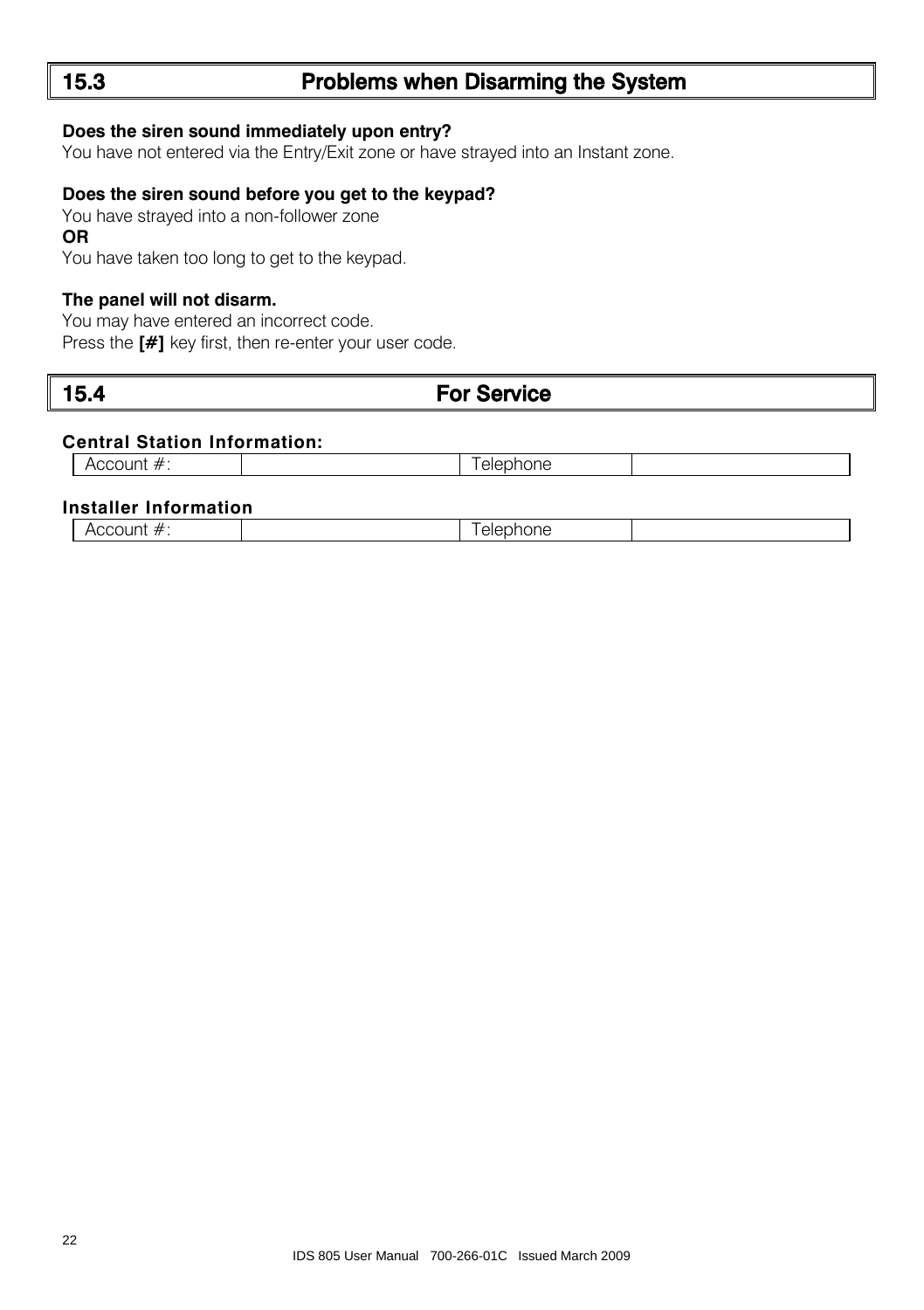#### A

#### $\mathbf{B}$

# Chime 8 9 10 20 27

### D

 $\mathbf{C}$ 

| Disarm |  |  |  |  |
|--------|--|--|--|--|
| Duress |  |  |  |  |

### E

# $\overline{1}$ K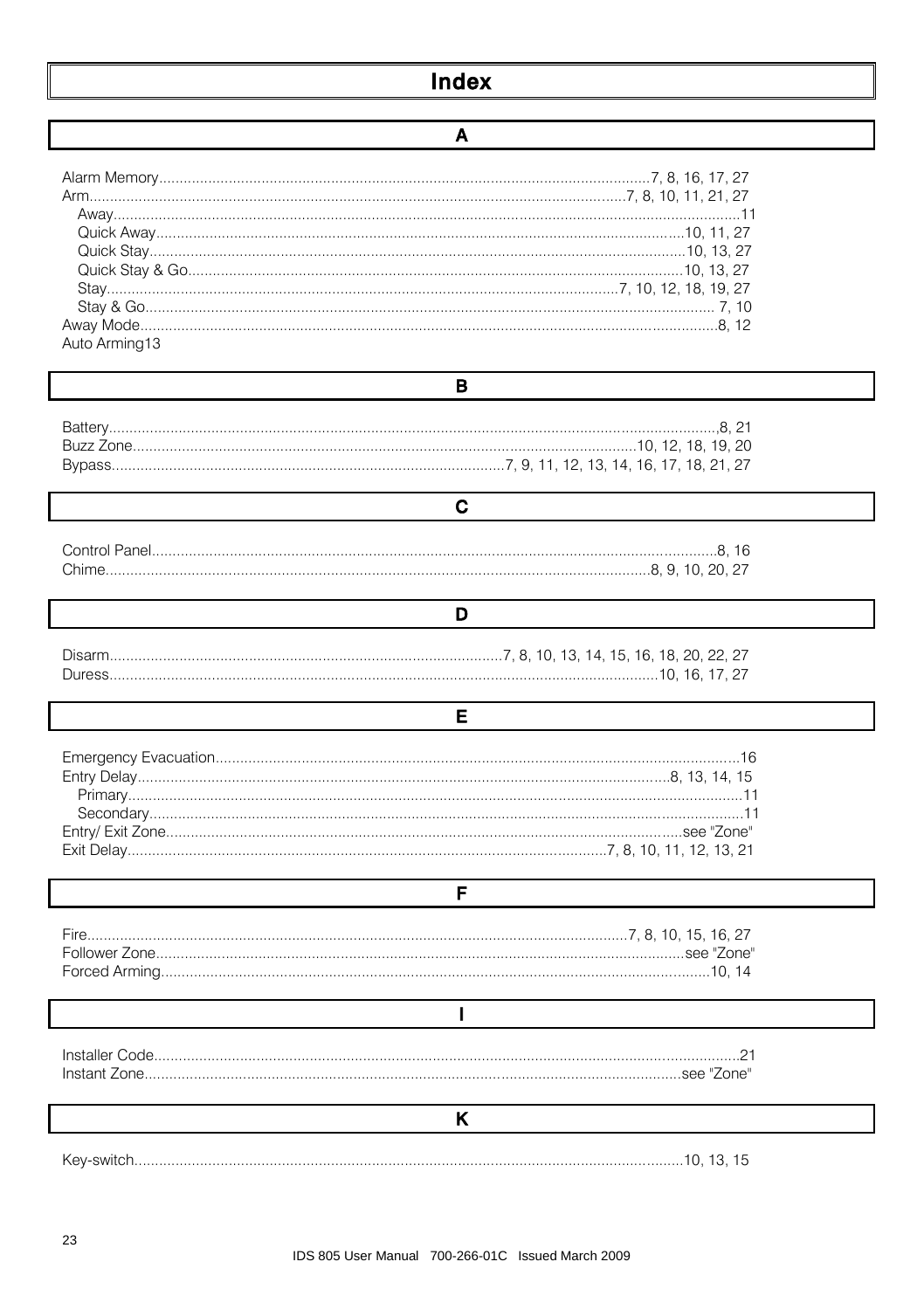| P              |  |
|----------------|--|
|                |  |
|                |  |
|                |  |
|                |  |
| Q              |  |
|                |  |
|                |  |
|                |  |
| R              |  |
|                |  |
|                |  |
|                |  |
| s              |  |
|                |  |
|                |  |
|                |  |
|                |  |
|                |  |
|                |  |
|                |  |
|                |  |
| т              |  |
|                |  |
|                |  |
|                |  |
|                |  |
|                |  |
| U              |  |
|                |  |
| $\overline{z}$ |  |
| Zones          |  |
|                |  |
|                |  |
|                |  |
|                |  |

 $\overline{M}$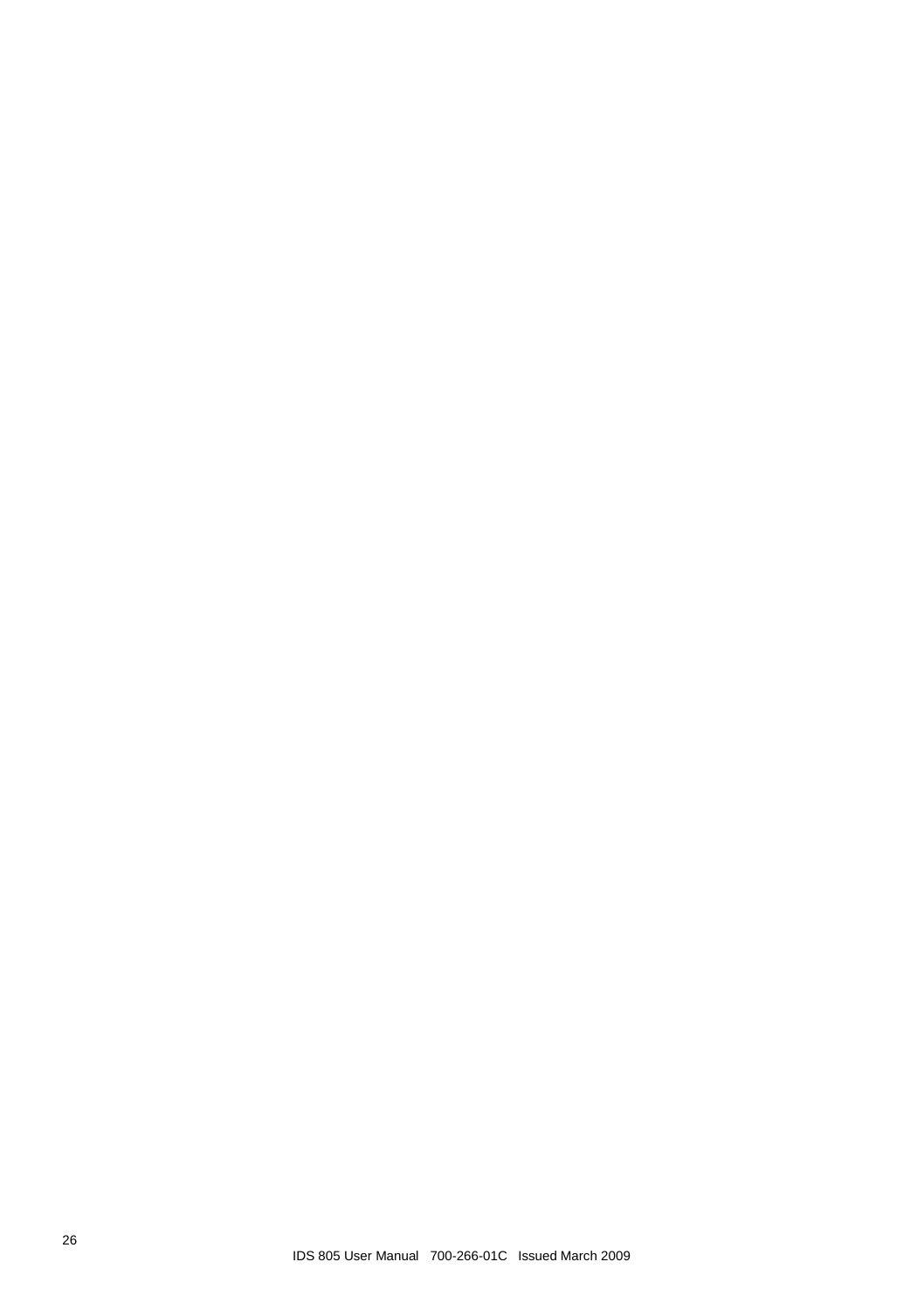# Quick Reference User Guide

| Arm/Disarm                 | $[#] +$ [USER CODE]                              |
|----------------------------|--------------------------------------------------|
| Quick Away Arm             | Hold down [1] for 1 second                       |
| Quick Stay Arm             | Hold down [5] for 1 second                       |
| Quick Stay Arm & Go        | Hold down [6] for 1 second                       |
| Panic                      | Hold down <b>[P]</b> for 1 second                |
| Fire                       | Hold down <b>[F]</b> for 1 second                |
| Medical Emergency          | Hold down [M] for 1 second                       |
| Alarm Memory               | Hold down [0] for 1 second                       |
| Change Stay Profile        | $[MODE] + [9] + [PROFILE NUMBER] + [*]$          |
| Bypass a zone              | $\lceil * \rceil$ + [ZONE NUMBER]                |
| Program chime zone         | Hold down [2] for 1 second + [ZONE NUMBER] + [*] |
| Program stay zone          | Hold down [3] for 1 second + [ZONE NUMBER] + [*] |
| Program buzz zone          | Hold down [4] for 1 second + [ZONE NUMBER] + [*] |
| <b>View Trouble Status</b> | Hold down [7] for 1 second                       |
| <b>Duress</b>              | $\lceil # \rceil + \lceil$ duress code $\lceil$  |